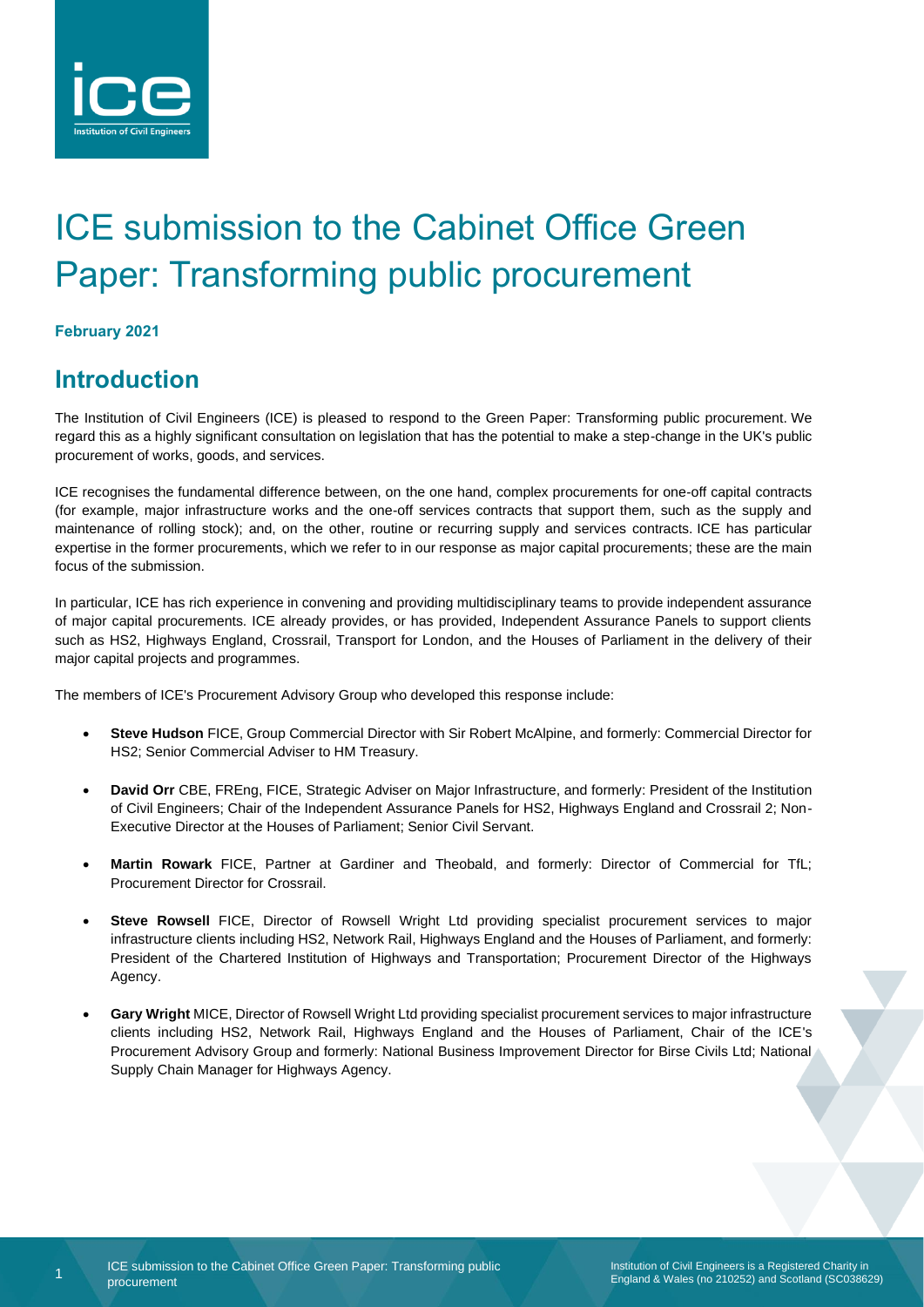

We hope this response will be helpful, and ICE will be pleased to provide any further assistance concerning the development of the new legislation.

For more information, please contact:

**David Hawkes,** Lead Policy Manager, [policy@ice.org.uk](mailto:policy@ice.org.uk)

|    | Chapter 1 - Procurement that better meets the UK's needs                                                                                                                                                                                                                                                                                                                                                                                                                                                                                                                                                                                                                                                                                                                                                                                                                                                                |
|----|-------------------------------------------------------------------------------------------------------------------------------------------------------------------------------------------------------------------------------------------------------------------------------------------------------------------------------------------------------------------------------------------------------------------------------------------------------------------------------------------------------------------------------------------------------------------------------------------------------------------------------------------------------------------------------------------------------------------------------------------------------------------------------------------------------------------------------------------------------------------------------------------------------------------------|
| 1. | Do you agree with the proposed legal principles of public procurement?                                                                                                                                                                                                                                                                                                                                                                                                                                                                                                                                                                                                                                                                                                                                                                                                                                                  |
|    | ICE is content with the proposed six principles.                                                                                                                                                                                                                                                                                                                                                                                                                                                                                                                                                                                                                                                                                                                                                                                                                                                                        |
|    | We recognise that the UK's new regulatory framework is required to be founded on the principles<br>and rules set out in the WTO Government Procurement Agreement (GPA). This incorporates the<br>overarching principles of non-discrimination, transparency and impartiality (fair treatment), which<br>must be embedded in the UK's new regulatory framework. The three other new principles in the<br>proposals are public good, value for money and integrity. We also support the inclusion of these<br>principles.                                                                                                                                                                                                                                                                                                                                                                                                 |
|    | Compared with the current Regulations, we consider that the change from 'equal treatment' to 'fair<br>treatment' is an improvement because of the challenges presented in ensuring true equality. The<br>current Regulations also contain the principle of proportionality. We consider that this has little<br>meaningful impact on the development of procurement procedures and we are content that it is not<br>included in the new regulatory framework.                                                                                                                                                                                                                                                                                                                                                                                                                                                           |
|    | ICE has three detailed comments on the proposals:                                                                                                                                                                                                                                                                                                                                                                                                                                                                                                                                                                                                                                                                                                                                                                                                                                                                       |
|    | 1.<br>Whilst we support the six proposed principles, we would not want these to become fertile<br>ground for procurement challenges, for example by the courts considering how contracting<br>authorities may have balanced any conflicts or competing priorities between the principles.<br>We would be concerned if there was pressure to add any further additional principles.                                                                                                                                                                                                                                                                                                                                                                                                                                                                                                                                      |
|    | 2.<br>The value for money principle is defined in paragraph 27 as the optimal whole life blend of<br>economy, efficiency, and effectiveness. The 'optimal blend' is difficult to define and, in any<br>event, contracting authorities are not funded on a whole life cost basis. In relation to<br>construction projects, it is very difficult to define the life of a project. Normally construction<br>clients can only seek to deliver the best value solution for a specified 'design life' within<br>budget affordability constraints. It would be unhelpful for a best whole life requirement to<br>result in legal challenges on the basis that a procurement process did not achieve it. We<br>suggest that 'optimal whole life blend' is replaced with 'best whole life solution' as assessed<br>over a period defined by the contracting authority and which can be delivered within its<br>available budget. |
|    | 3.<br>Paragraph 31 states that 'the role of procurement is to select suppliers that offer best<br>social value for money'. However, the use of the qualification 'social' is inappropriate as<br>social value will not be the only factor in assessing the best value, which will be evaluated on<br>the basis of the overall evaluation criteria (see comments in (2) above).                                                                                                                                                                                                                                                                                                                                                                                                                                                                                                                                          |

2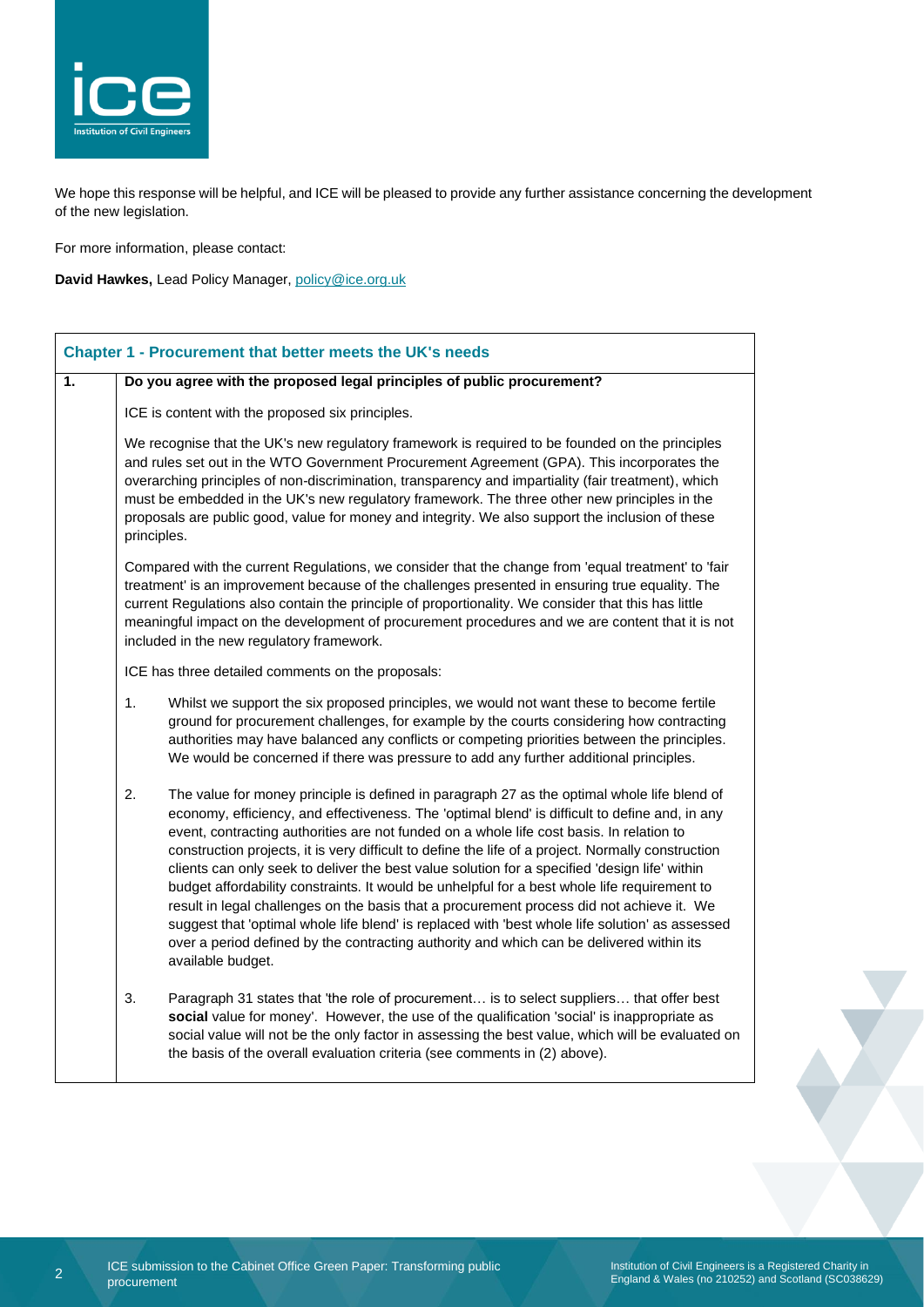

| 2. | Do you agree there should be a new unit to oversee public procurement with new powers to<br>review and, if necessary, intervene to improve the commercial capability of contracting<br>authorities?                                                                                                                                                                                                                                                                                                                                                                                                                                                                                                                                                                                                                                                |  |
|----|----------------------------------------------------------------------------------------------------------------------------------------------------------------------------------------------------------------------------------------------------------------------------------------------------------------------------------------------------------------------------------------------------------------------------------------------------------------------------------------------------------------------------------------------------------------------------------------------------------------------------------------------------------------------------------------------------------------------------------------------------------------------------------------------------------------------------------------------------|--|
|    | The proposal is for a new unit, supported by an independent panel of experts, to oversee public<br>procurement and to intervene if necessary, to improve the commercial capability of contracting<br>authorities.                                                                                                                                                                                                                                                                                                                                                                                                                                                                                                                                                                                                                                  |  |
|    | We are content for the role of the new unit to provide oversight and strategic leadership of public<br>procurement, providing guidance, observing trends and sharing lessons to be learned.                                                                                                                                                                                                                                                                                                                                                                                                                                                                                                                                                                                                                                                        |  |
|    | However, we would be very concerned if it is proposed that the new unit could intervene in specific<br>procurements, for several reasons:                                                                                                                                                                                                                                                                                                                                                                                                                                                                                                                                                                                                                                                                                                          |  |
|    | the task of this new unit would be enormous with thousands of contracting authorities (if the<br>п<br>role includes local authorities);                                                                                                                                                                                                                                                                                                                                                                                                                                                                                                                                                                                                                                                                                                            |  |
|    | ٠<br>intervention in a specific procurement would most likely introduce delay;                                                                                                                                                                                                                                                                                                                                                                                                                                                                                                                                                                                                                                                                                                                                                                     |  |
|    | it would undermine the responsibility and accountability of the Accounting Officer; and<br>٠                                                                                                                                                                                                                                                                                                                                                                                                                                                                                                                                                                                                                                                                                                                                                       |  |
|    | the new unit would share responsibility for the outcome of the procurement and could be<br>п<br>enjoined in any legal challenge.                                                                                                                                                                                                                                                                                                                                                                                                                                                                                                                                                                                                                                                                                                                   |  |
|    | We support the proposal for a new unit and independent panel but consider that they must operate<br>at a strategic level to maintain an overview of the new procurement regulatory framework.                                                                                                                                                                                                                                                                                                                                                                                                                                                                                                                                                                                                                                                      |  |
|    | In relation to major civil engineering related procurements, ICE already provides (or has provided)<br>independent review panel arrangements to support clients such as HS2, Highways England,<br>Crossrail, HS2, TfL and Houses of Parliament in the delivery of their procurement procedures.<br>Expanding arrangements of this nature would be a better option than creating a new central panel<br>with a remit covering a very wide range of procurements.                                                                                                                                                                                                                                                                                                                                                                                    |  |
| 3. | Where should the members of the proposed panel be drawn from and what sanctions do you<br>think they should have access to in order to ensure the panel is effective?                                                                                                                                                                                                                                                                                                                                                                                                                                                                                                                                                                                                                                                                              |  |
|    | As set out in our response to Question 2, public sector procurement requirements are very wide-<br>ranging and would require an equally wide range of experts to support the different requirements.<br>We consider that a single central panel is unlikely to be feasible and that it would be better to build<br>on the idea of independent expert panels appointed by a contracting authority. The new overseeing<br>unit could mandate the use of independent panels and provide guidance to contracting authorities on<br>how to select panel members, including the use of the IPA and professional bodies such as ICE. ICE<br>has strong experience of this as it provides (or has provided) independent review and assurance<br>panels to support major procurements by HS2, Highways England, Crossrail, TfL and Houses of<br>Parliament. |  |
|    | We consider that such panels should only have an advisory role, but panel reports could be made<br>available to the new Cabinet Office unit and the National Audit Office. Any powers of intervention by<br>the new unit to demand changes to improve commercial capability should only be a last resort.<br>Departmental Accounting Officers must remain responsible for delivering best value with their<br>allocated funds. There could be a requirement for contracting authorities to produce an annual report<br>on the general findings of independent reviews and setting out proposed actions to improve any<br>significant issues identified in the independent reports.                                                                                                                                                                 |  |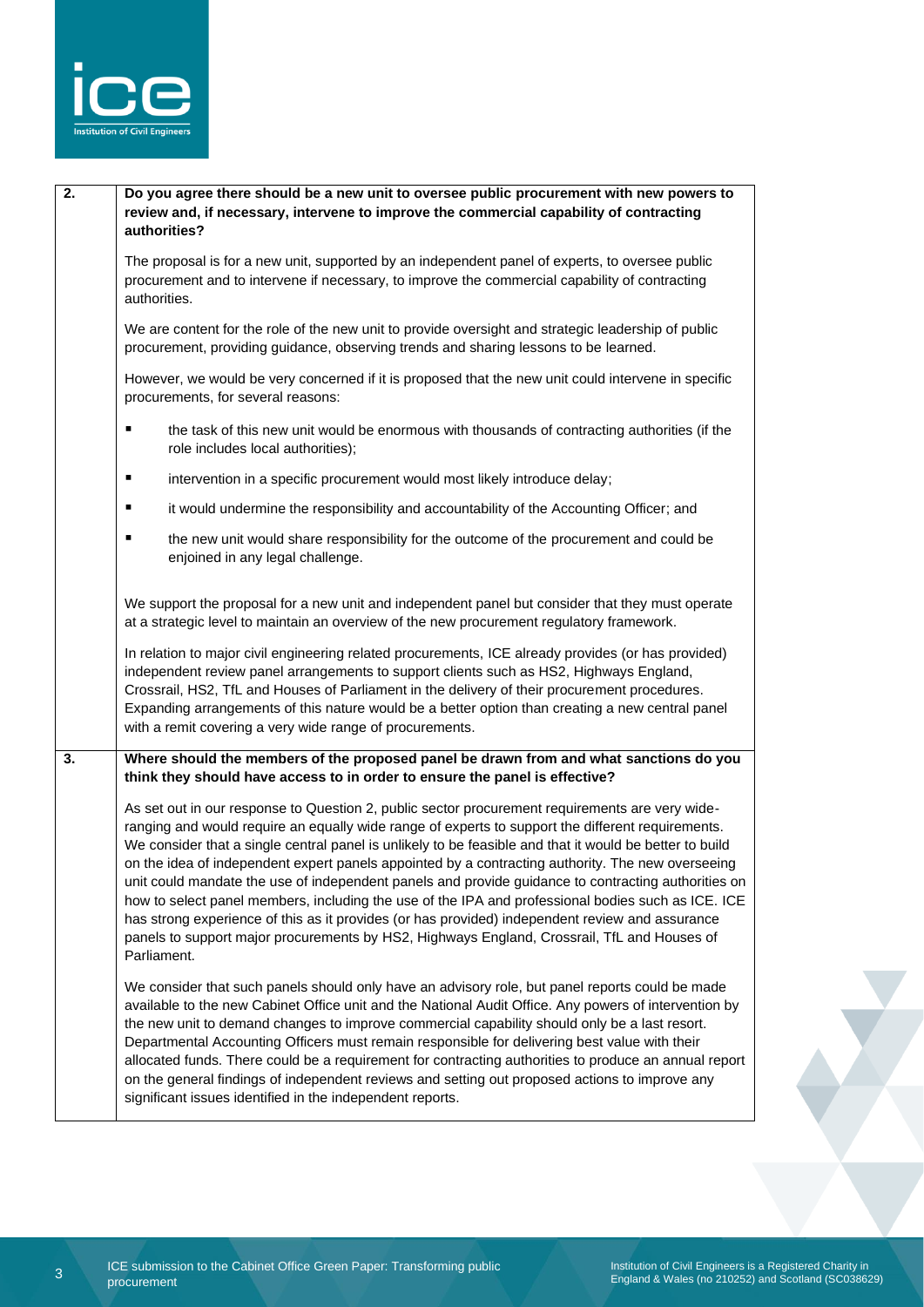

| 4. | Do you agree with consolidating the current regulations into a single, uniform framework?                                                                                                                                                                                             |  |
|----|---------------------------------------------------------------------------------------------------------------------------------------------------------------------------------------------------------------------------------------------------------------------------------------|--|
|    | The Institution considers this to be a good idea. It would remove oddities such as utilities technically<br>not being allowed to access government frameworks set up under the Public Contracts Regulations<br>despite them being procured using very similar competitive procedures. |  |
| 5. | Are there any sector-specific features of the UCR, CCR or DSPCR that you believe should be<br>retained?                                                                                                                                                                               |  |
|    | We recognise that there are new proposals for frameworks elsewhere in the Green Paper, but we<br>consider that the new single, uniform regulations for frameworks should allow the current greater<br>flexibility in the UCR to be retained.                                          |  |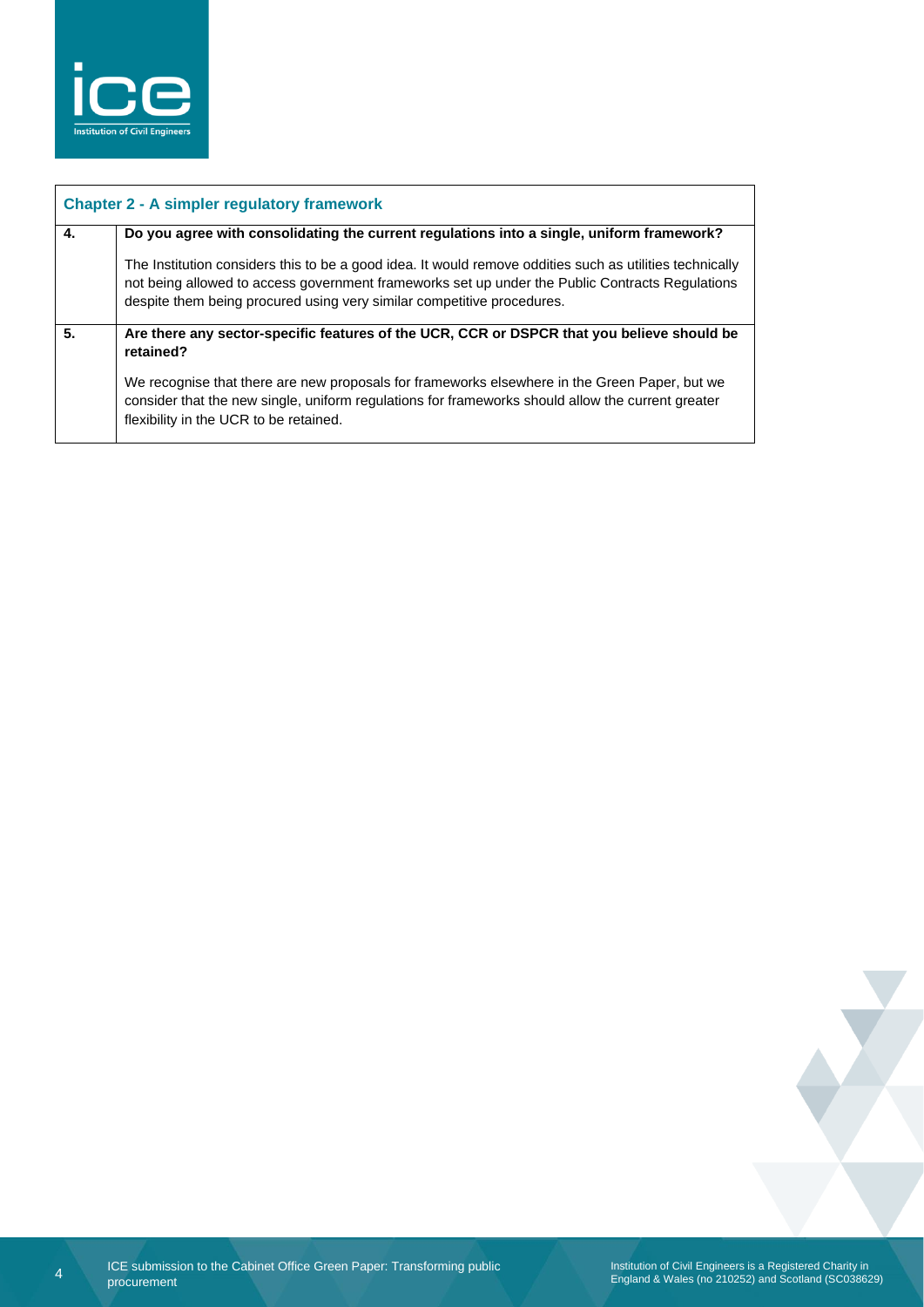

|    | <b>Chapter 3 - Using the right procurement procedures</b>                                                                                                                                                                                                                                                                                                                                                                                                                                                                                                                                                                                                                                                                                                                                                                                                                                                                                                      |
|----|----------------------------------------------------------------------------------------------------------------------------------------------------------------------------------------------------------------------------------------------------------------------------------------------------------------------------------------------------------------------------------------------------------------------------------------------------------------------------------------------------------------------------------------------------------------------------------------------------------------------------------------------------------------------------------------------------------------------------------------------------------------------------------------------------------------------------------------------------------------------------------------------------------------------------------------------------------------|
| 6. | Do you agree with the proposed changes to the procurement procedures?                                                                                                                                                                                                                                                                                                                                                                                                                                                                                                                                                                                                                                                                                                                                                                                                                                                                                          |
|    | We note the good intentions in para 56 of the Green Paper to 'abandon complicated and stifling<br>rules of procurement procedures and unleash the potential of public procurement' While we<br>support the proposal to abandon complicated and stifling rules, we observe that the main reason<br>public procurement is process-driven and can be protracted is the strong desire of contracting<br>authorities to avoid a legal challenge to the procurement, which will usually have a significant<br>adverse impact (whether or not that challenge is ultimately successful). Avoiding a legal challenge<br>involves strict adherence to rules and processes and requires strong, but time-consuming internal<br>and external review and assurance. Accordingly, we believe that streamlining of rules and processes<br>must be accompanied by the measures to address the issue of legal challenges, as we have<br>suggested in our response to Chapter 7. |
|    | ICE supports the approach of the proposed competitive flexible procedure. We consider however,<br>that the use of the word 'flexible' in its title may give the wrong impression and could lead to<br>inappropriate or imprecise procedures. We recognise that flexibility is helpful in developing solutions<br>tailored to deliver specific requirements, but to avoid challenges it is also vital that procurement<br>procedures are precisely defined and compliant in their application.                                                                                                                                                                                                                                                                                                                                                                                                                                                                  |
|    | Whilst recognising the value of negotiation, it is important to ensure it is undertaken in a way that<br>upholds the six key principles, particularly Fair Treatment and Non-Discrimination. This can be<br>especially challenging in situations where bidders are involved in helping the contracting authority to<br>shape the scope or develop the specification of the procurement.                                                                                                                                                                                                                                                                                                                                                                                                                                                                                                                                                                        |
|    | Some potential risks of the new competitive, flexible procedure are set out in paragraph 69, which in<br>part relate to increased flexibility. We agree that the overall benefits of the proposed new approach<br>would outweigh the potential risks, but we would prefer an alternative title for the procedure, such as<br>the versatile competitive procedure.                                                                                                                                                                                                                                                                                                                                                                                                                                                                                                                                                                                              |
|    | We strongly support the proposal in paragraph 70, that good practice case studies would be<br>published to share experience and lessons learnt. This should be established as early as possible to<br>help encourage contracting authorities to move away from well-established existing procedures.                                                                                                                                                                                                                                                                                                                                                                                                                                                                                                                                                                                                                                                           |
| 7. | Do you agree with the proposal to include crisis as a new ground on which limited tendering<br>can be used?                                                                                                                                                                                                                                                                                                                                                                                                                                                                                                                                                                                                                                                                                                                                                                                                                                                    |
|    | Yes, although we are concerned that the governance involved in making a submission to the<br>Minister of the Cabinet Office (para 80) could cause delays in what would be a crisis situation.                                                                                                                                                                                                                                                                                                                                                                                                                                                                                                                                                                                                                                                                                                                                                                  |
| 8. | Are there areas where our proposed reforms could go further to foster more effective<br>innovation in procurement?                                                                                                                                                                                                                                                                                                                                                                                                                                                                                                                                                                                                                                                                                                                                                                                                                                             |
|    | The proposals set out in the document are a substantial change to the current procedures, and it will<br>take procurement professionals and practitioners some time to adapt to them and develop new<br>appropriate procedures. It may be unwise to go much further with the changes at this stage, and it<br>would be best to allow an implementation and review period before making further changes.                                                                                                                                                                                                                                                                                                                                                                                                                                                                                                                                                        |
|    | One aspect that should be considered further is the current reluctance to pay bidders for<br>participating in procurements that involve developing innovative ideas or solutions. A policy is<br>required to allow contracting authorities to invest in tender procedures to achieve best outcomes and<br>support research and the development of innovation as part of the tender process.                                                                                                                                                                                                                                                                                                                                                                                                                                                                                                                                                                    |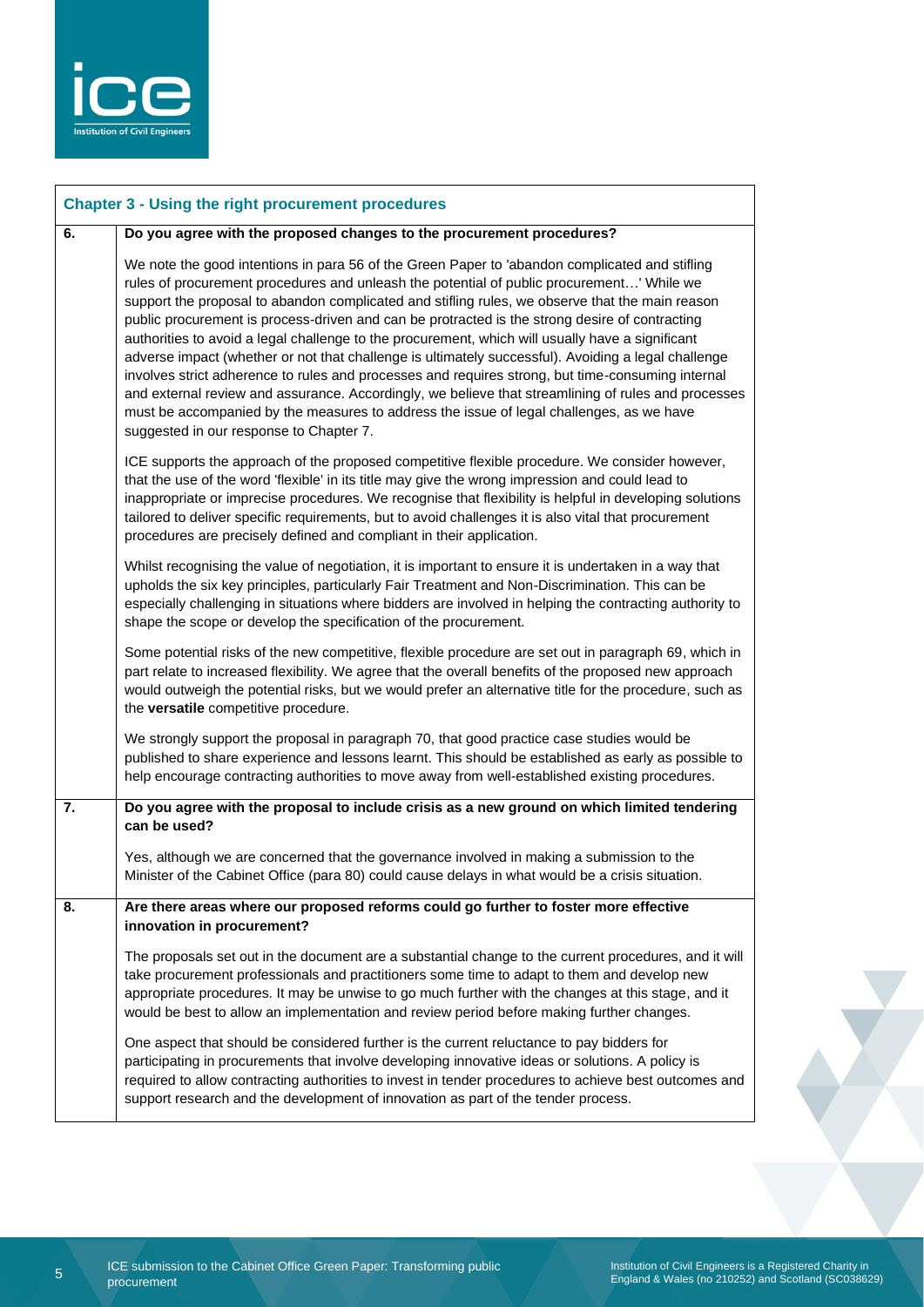

| 9.  | Are there specific issues you have faced when interacting with contracting authorities that<br>have not been raised here and which inhibit the potential for innovative solutions or ideas?                                                                                                                                                                    |
|-----|----------------------------------------------------------------------------------------------------------------------------------------------------------------------------------------------------------------------------------------------------------------------------------------------------------------------------------------------------------------|
|     | We consider that there is a range of factors which inhibit innovative ideas being brought forward as<br>part of competitive procurement, including:                                                                                                                                                                                                            |
|     | ٠<br>Contracting authorities failing to establish long-term and constructive relationships with key<br>suppliers.                                                                                                                                                                                                                                              |
|     | $\blacksquare$<br>The desire of companies to retain IPR ownership to preserve competitive advantage.                                                                                                                                                                                                                                                           |
|     | $\blacksquare$<br>Companies unwilling to suggest innovative ideas if there is a risk that they may be shared<br>with others.                                                                                                                                                                                                                                   |
|     | ٠<br>How to demonstrate in the procurement process that proposed innovation will work.                                                                                                                                                                                                                                                                         |
|     | $\blacksquare$<br>Contracting authorities needing to justify expenditure on, or being criticised for, innovation<br>which fails.                                                                                                                                                                                                                               |
|     | ٠<br>Contracting authorities failing to seek innovative solutions at the right point in the<br>procurement process and project delivery approach.                                                                                                                                                                                                              |
|     | $\blacksquare$<br>Protracted governance procedures around innovation decisions.                                                                                                                                                                                                                                                                                |
|     | ٠<br>Existing standards and timescales in revising them.                                                                                                                                                                                                                                                                                                       |
|     | ٠<br>The difficulty contracting authorities have in knowing how to deal with unsolicited innovative<br>proposals, but which would require competition in order to implement them.                                                                                                                                                                              |
| 10. | How can government more effectively utilise and share data (where appropriate) to foster<br>more effective innovation in procurement?                                                                                                                                                                                                                          |
|     | We assume that this question relates to paragraph 91, which refers to more creative ways to use<br>and share data. We consider that the most relevant data to support improved procurement are cost<br>and performance data. It would appear to be common sense for government departments, including<br>ALBs, to work more collaboratively and to share data. |
|     | The communication of cost data is often restricted on the basis of commercial confidentiality, but the<br>Government ought to be able to share information on key unit rates, etc. across its departments (and<br>at the very least within the same department and its ALBs) to support benchmarking and the delivery<br>of better value to the taxpayer.      |
|     | In relation to performance data, the Cabinet Office or a new unit could have a role in using data to<br>identify best practice and for lessons learnt to be shared across government and contracting<br>authorities.                                                                                                                                           |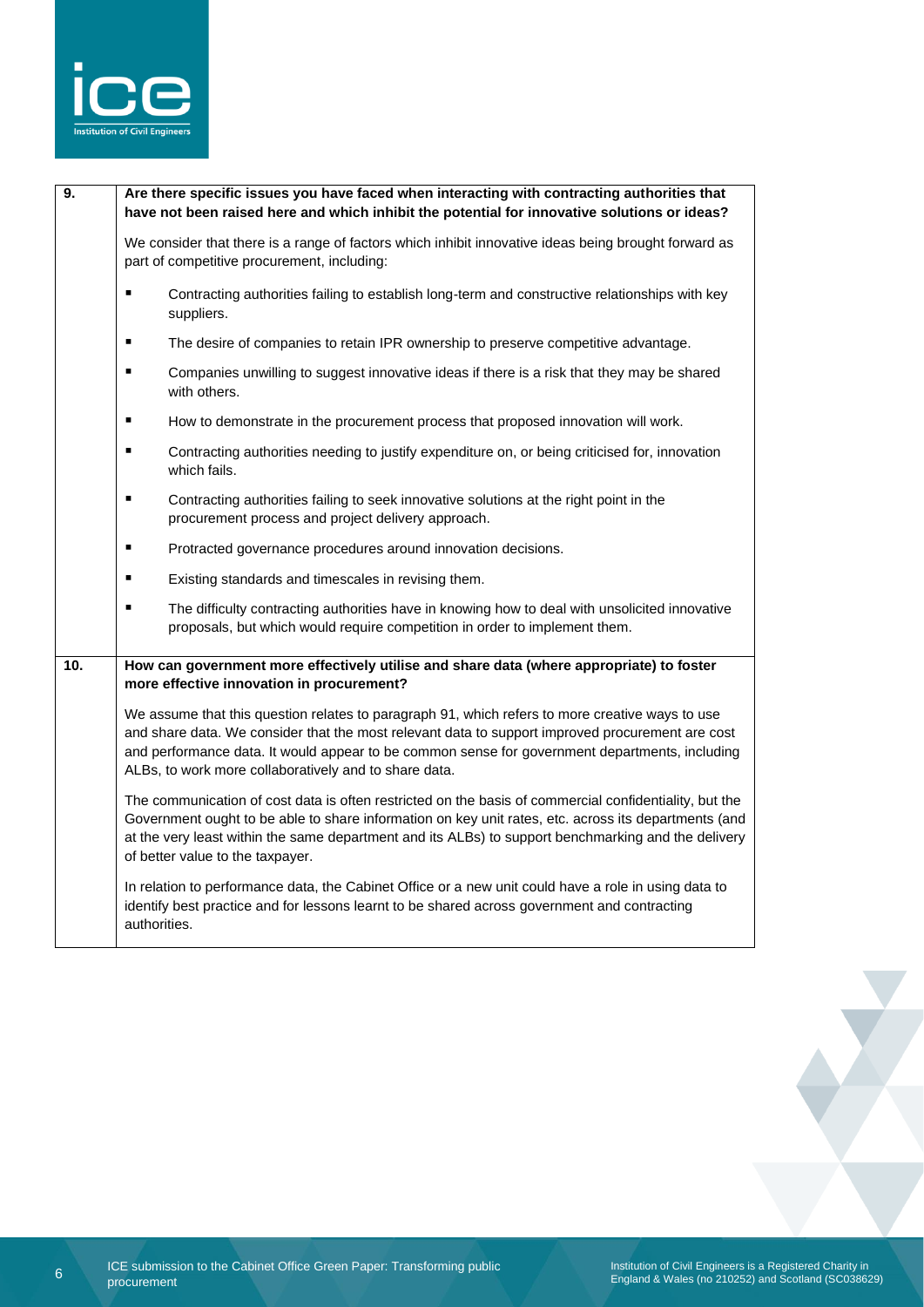

| $\overline{11}$ . | What further measures relating to pre-procurement processes should the Government<br>consider to enable public procurement to be used as a tool to drive innovation in the UK?                                                                                                                                                                                                                                                                                                                                                                                                                                                                                                                                                                                                                                                                                                   |
|-------------------|----------------------------------------------------------------------------------------------------------------------------------------------------------------------------------------------------------------------------------------------------------------------------------------------------------------------------------------------------------------------------------------------------------------------------------------------------------------------------------------------------------------------------------------------------------------------------------------------------------------------------------------------------------------------------------------------------------------------------------------------------------------------------------------------------------------------------------------------------------------------------------|
|                   | ICE fully supports early and regular market engagement. We consider that market engagement<br>provides important opportunities to raise the profile of clients and their work programmes. The<br>engagement should involve a two-way exchange of information and should be used to help raise the<br>appetite of the market for the work. The Cabinet Office should also publish examples of good<br>practice market engagement procedures and techniques.                                                                                                                                                                                                                                                                                                                                                                                                                       |
|                   | In major capital procurements, we have seen considerable improvements in good market<br>engagement. But there is still a reluctance among some contracting authorities to engage with the<br>market as it may be seen as undermining fair competitive procedures and giving an advantage to<br>companies involved in the engagement. This can, of course, be managed by being open and<br>transparent. It may help if new guidelines were published to pre-procurement market engagement<br>whilst ensuring that a level playing field is maintained in the market.                                                                                                                                                                                                                                                                                                              |
|                   | More enlightened contracting authorities have implemented successful and beneficial market<br>engagement processes related to the contracting authorities' specific requirements. As part of our<br>role in the assurance of major programmes, ICE has found, however, that contracting authorities<br>generally act in isolation without effectively considering wider client programmes and market<br>capacity. The result is that suppliers respond positively in terms of capacity to deliver individual<br>project or programmes without knowing their potential involvement in the requirements of other<br>contracting authorities. Consideration should be given to putting in place market engagement for<br>wider government programmes for specific sectors, such as construction. This would help to identify<br>capability and capacity across the whole programme. |
| $\overline{12}$ . | In light of the new competitive flexible procedure, do you agree that the Light Touch Regime<br>for social, health, education and other services should be removed?                                                                                                                                                                                                                                                                                                                                                                                                                                                                                                                                                                                                                                                                                                              |
|                   | Yes, although consideration could be given to maintaining the existing higher thresholds in these<br>areas.                                                                                                                                                                                                                                                                                                                                                                                                                                                                                                                                                                                                                                                                                                                                                                      |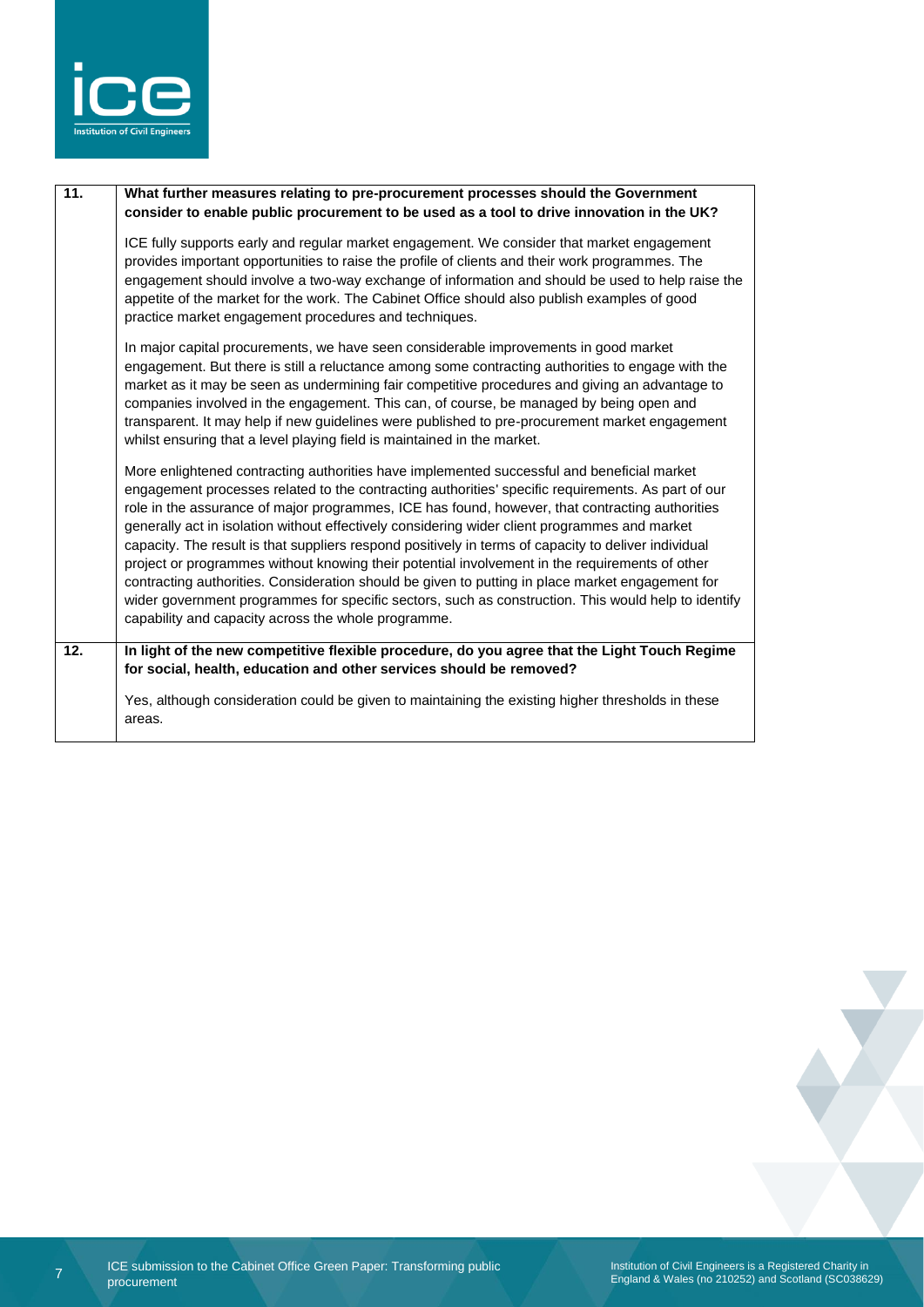

|                                                                                                                                                                                                                           | Chapter 4 - Awarding the right contract to the right supplier                                                                                                                                                                                                                                                                                                              |
|---------------------------------------------------------------------------------------------------------------------------------------------------------------------------------------------------------------------------|----------------------------------------------------------------------------------------------------------------------------------------------------------------------------------------------------------------------------------------------------------------------------------------------------------------------------------------------------------------------------|
| 13.                                                                                                                                                                                                                       | Do you agree that the award of a contract should be based on the "most advantageous<br>tender" rather than "most economically advantageous tender"?                                                                                                                                                                                                                        |
|                                                                                                                                                                                                                           | Yes. Most major capital procurements in the UK already use a combination of price and quality (in<br>other words, value) to evaluate tenders. We agree that 'most advantageous tender' is a better<br>description of this process and adds clarity.                                                                                                                        |
| $\overline{14}$ .<br>Do you agree with retaining the basic requirement that award criteria must be linked to the<br>subject matter of the contract but amending it to allow specific exceptions set by the<br>Government? |                                                                                                                                                                                                                                                                                                                                                                            |
|                                                                                                                                                                                                                           | Yes. We agree that award criteria should continue to be linked to the subject matter of the contract,<br>with some specific exceptions set by the Government.                                                                                                                                                                                                              |
|                                                                                                                                                                                                                           | However, any exceptions must be proportionate, and not outweigh the main thrust and subject<br>matter of the contract.                                                                                                                                                                                                                                                     |
|                                                                                                                                                                                                                           | One area that might be considered as an exception for major capital contracts is the proportion of<br>UK jobs or apprenticeships that will be created if the tender is awarded. This aim would not be to<br>exclude foreign tenderers, but to increase the proportion of UK jobs/skills created or sustained by the<br>contract, to further national economic development. |
|                                                                                                                                                                                                                           | In passing, we would wish to support the current provisions which distinguish between:                                                                                                                                                                                                                                                                                     |
|                                                                                                                                                                                                                           | selection or pre-qualification criteria, which consider the capabilities and experience of the<br>٠<br>applicant and its fitness to supply; and                                                                                                                                                                                                                            |
|                                                                                                                                                                                                                           | tender award criteria, which are designed to evaluate the specific offers to determine the<br>٠<br>most advantageous.                                                                                                                                                                                                                                                      |
|                                                                                                                                                                                                                           |                                                                                                                                                                                                                                                                                                                                                                            |



Institution of Civil Engineers is a Registered Charity in England & Wales (no 210252) and Scotland (SC038629)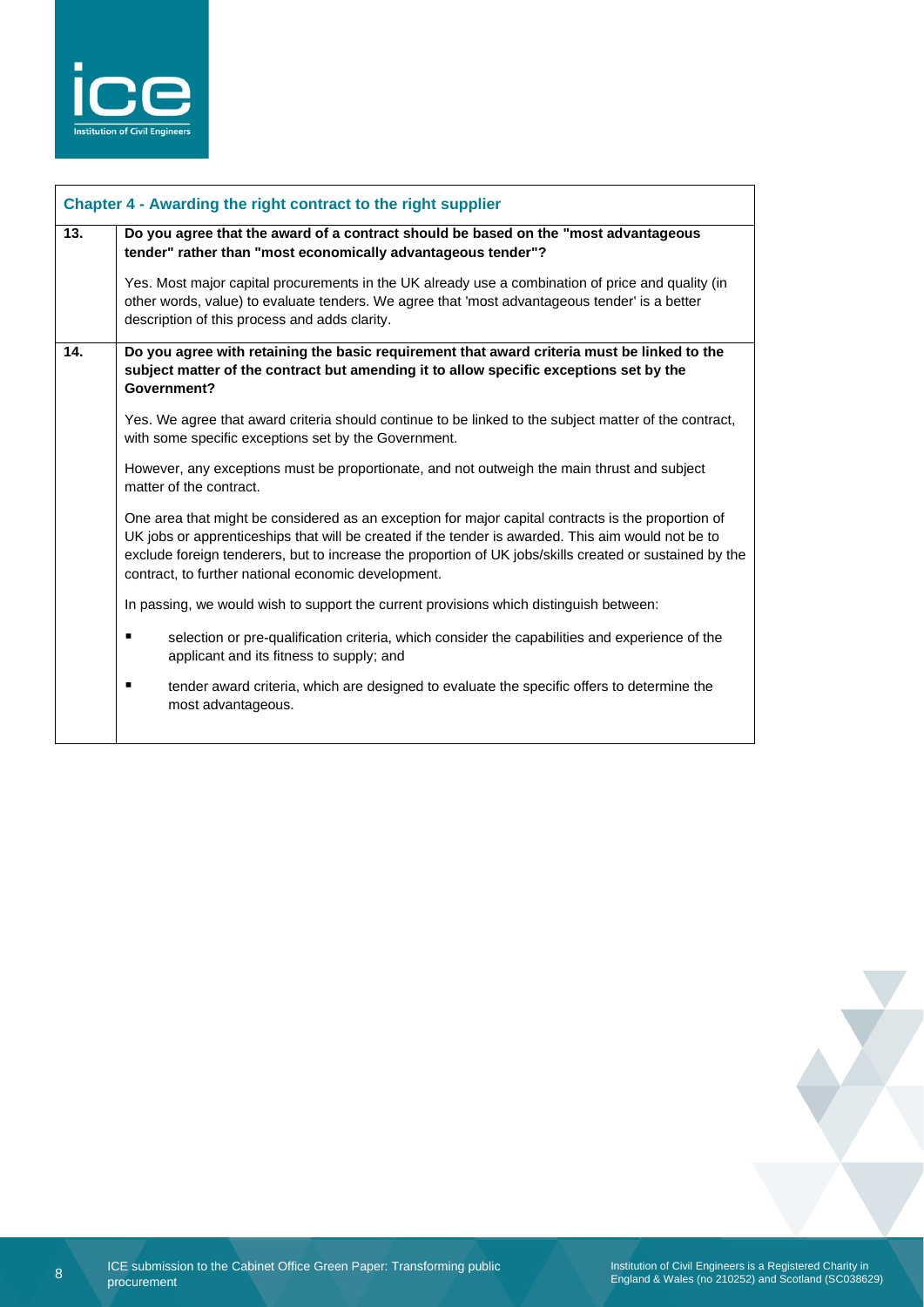

| 15.               | Do you agree with the proposal for removing the requirement for evaluation to be made<br>solely from the point of view of the contracting authority, but only within a clear framework?                                                                                                                                                                                                                                                                                                                                |
|-------------------|------------------------------------------------------------------------------------------------------------------------------------------------------------------------------------------------------------------------------------------------------------------------------------------------------------------------------------------------------------------------------------------------------------------------------------------------------------------------------------------------------------------------|
|                   | ICE has concerns about this proposal.                                                                                                                                                                                                                                                                                                                                                                                                                                                                                  |
|                   | We are mindful this provision was introduced into the EU Regulations following a court case brought<br>on the basis that a contract award had been made to a tender that did not represent the most<br>economically advantageous tender when considered in wider terms than the contracting authority<br>had envisaged. Introducing 'from the point of view of the contracting authority' eliminated that<br>potential challenge route, and it is important that the new regulations should not reintroduce that risk. |
|                   | It is also important to differentiate between setting the evaluation criteria and the actual process of<br>evaluation.                                                                                                                                                                                                                                                                                                                                                                                                 |
|                   | ICE has no objection to a contracting authority being allowed to include other evaluation criteria to<br>take account of the wider impacts of a tender, such as on other contracting authorities and broader<br>impacts on society, subject to the proportionality point set out in our response to question 14.                                                                                                                                                                                                       |
|                   | However, it must remain the case - and be clearly stated - that once the evaluation criteria are<br>determined by the contracting authority, the evaluation must be made solely on the basis of the<br>contracting authority's view of how applications or tenders meet those criteria.                                                                                                                                                                                                                                |
|                   | It is, of course, vital that once selection and evaluation criteria are determined, they are made clear<br>to applicants and tenderers, so they know what is expected of their bid.                                                                                                                                                                                                                                                                                                                                    |
| 16.               | Do you agree that, subject to self-cleaning, fraud against the UK's financial interests and non-                                                                                                                                                                                                                                                                                                                                                                                                                       |
|                   | disclosure of beneficial ownership should fall within the mandatory exclusion grounds?                                                                                                                                                                                                                                                                                                                                                                                                                                 |
|                   | Yes.                                                                                                                                                                                                                                                                                                                                                                                                                                                                                                                   |
| $\overline{17}$ . | Are there any other behaviours that should be added as exclusion grounds, for example tax<br>evasion as a discretionary exclusion?                                                                                                                                                                                                                                                                                                                                                                                     |
|                   | One aspect that may merit consideration would be a supplier's persistent failure to pay its supply<br>chain in accordance with the Prompt Payment Code.                                                                                                                                                                                                                                                                                                                                                                |
| 18.               | Do you agree that suppliers should be excluded where the person/entity convicted is a<br>beneficial owner, by amending regulation 57(2)?                                                                                                                                                                                                                                                                                                                                                                               |
|                   | Yes, provided there are safeguards in the event of multiple beneficial owners where only one has<br>been convicted.                                                                                                                                                                                                                                                                                                                                                                                                    |
| 19.               | Do you agree that non-payment of taxes in regulation 57(3) should be combined into the<br>mandatory exclusions at regulation 57(1) and the discretionary exclusions at regulation<br>57(8)?                                                                                                                                                                                                                                                                                                                            |
|                   | We have no objection to this proposal.                                                                                                                                                                                                                                                                                                                                                                                                                                                                                 |
| 20.               | Do you agree that further consideration should be given to including DPAs as a ground for<br>discretionary exclusion?                                                                                                                                                                                                                                                                                                                                                                                                  |
|                   | We have no comment on this proposal.                                                                                                                                                                                                                                                                                                                                                                                                                                                                                   |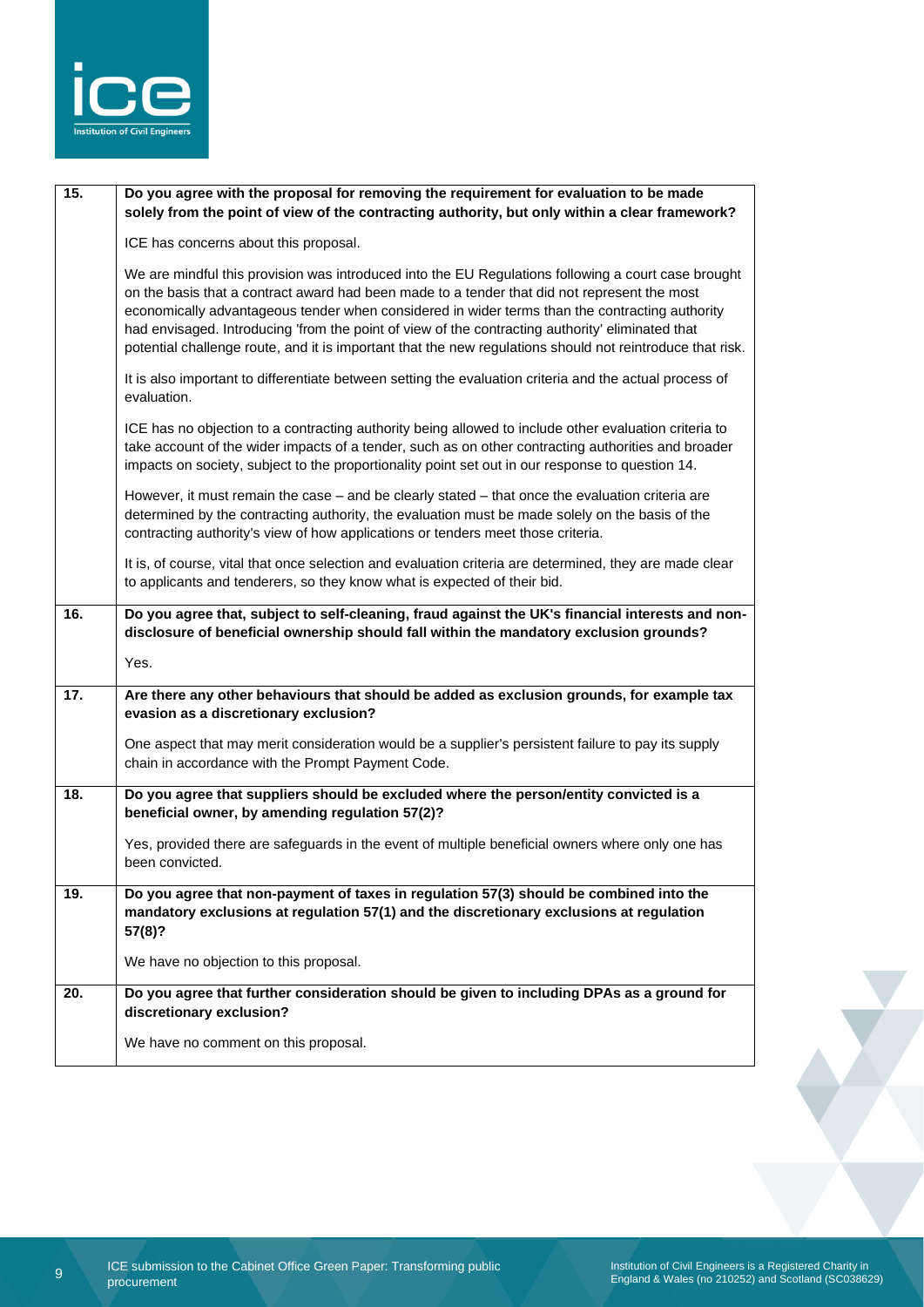

| 21. |   | Do you agree with the proposal for a centrally managed debarment list?                                                                                                                                                                                                                                                                                                                                                                                                                                                                                                                                                                                        |
|-----|---|---------------------------------------------------------------------------------------------------------------------------------------------------------------------------------------------------------------------------------------------------------------------------------------------------------------------------------------------------------------------------------------------------------------------------------------------------------------------------------------------------------------------------------------------------------------------------------------------------------------------------------------------------------------|
|     |   | We have some concerns about this proposal:                                                                                                                                                                                                                                                                                                                                                                                                                                                                                                                                                                                                                    |
|     |   | There would have to be effective and timely processes to determine fairly any challenges to<br>the inclusion of a supplier on the debarment list.                                                                                                                                                                                                                                                                                                                                                                                                                                                                                                             |
|     | ٠ | There would need to be clarity on whether or not a supplier with a pending challenge could<br>be included in a procurement.                                                                                                                                                                                                                                                                                                                                                                                                                                                                                                                                   |
|     | п | There would need to be prompt and effective consideration by the central list managers of<br>any self-cleaning measures undertaken by the supplier.                                                                                                                                                                                                                                                                                                                                                                                                                                                                                                           |
|     |   | Procurements can have a life of many months (as they progress through pre-qualification and<br>tender stages) and there would need to be clarity on the definitive point in that process at<br>which the debarment list would be applied. It would seem appropriate that this should be the<br>date for the return of pre-qualification applications or tenders. It would be particularly difficult<br>to reinstate a supplier whose debarment was lifted after that point, as the procurement<br>process will have moved on and it would be disruptive and potentially unfair to other<br>tenderers to consider, retrospectively, such applications/tenders. |
|     |   | It will be extremely difficult for the debarment list to include non-UK companies, and so<br>contracting authorities will still have to ask these questions in any event.                                                                                                                                                                                                                                                                                                                                                                                                                                                                                     |
|     |   | A more workable alternative to a centrally managed debarment list would be the availability of<br>centralised data, on which contracting authorities could determine mandatory or discretionary<br>exclusion, rather than relying on self-reporting by applicants/tenderers as happens at present.                                                                                                                                                                                                                                                                                                                                                            |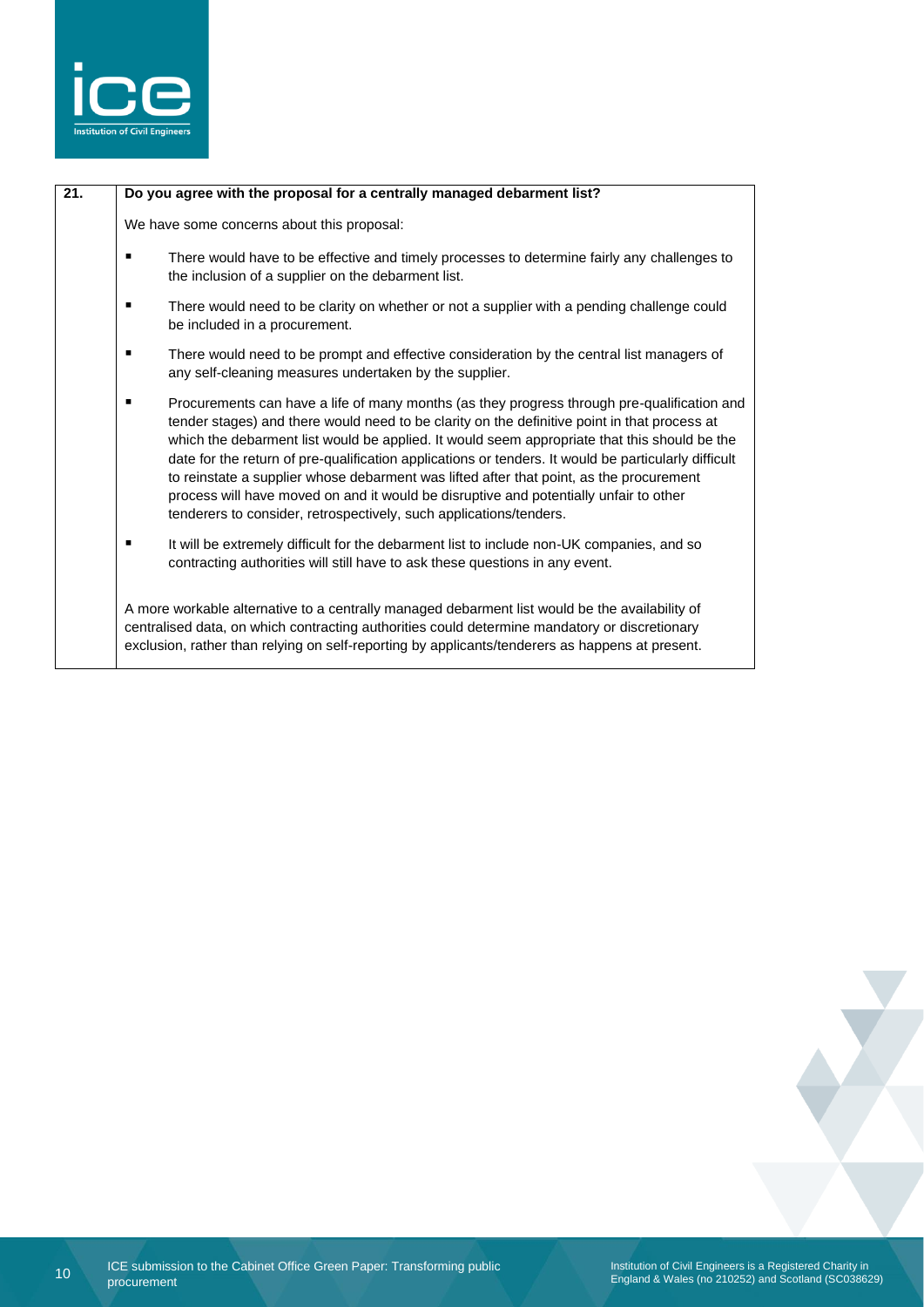

| $\overline{22}$ . | Do you agree with the proposal to make past performance easier to consider?                                                                                                                                                                                                                                                                                                  |
|-------------------|------------------------------------------------------------------------------------------------------------------------------------------------------------------------------------------------------------------------------------------------------------------------------------------------------------------------------------------------------------------------------|
|                   | We have significant concerns about the proposal to allow contracting authorities to exclude<br>applicants or tenderers on the basis of poor performance on previous public contracts.                                                                                                                                                                                        |
|                   | This is a particularly significant issue. If a contractor is deemed to have performed poorly on a<br>٠<br>public contract, it could be catastrophic and may result in being denied all future public<br>procurements.                                                                                                                                                        |
|                   | ٠<br>It would be important to place the poor performance in context. For example, it would be<br>unfair to exclude a supplier on the basis of poor performance on one contract if there is a<br>track record of good performance on others. For example, companies can operate across a<br>range of sectors and may perform well in some sectors and not in others.          |
|                   | ٠<br>Clarity would be needed on whether the performance of another company within the same<br>corporate group should be taken into account.                                                                                                                                                                                                                                  |
|                   | ٠<br>Poor supplier performance can result from poor client performance.                                                                                                                                                                                                                                                                                                      |
|                   | For this to be workable and fair, there would have to be a clear definition of what constitutes<br>٠<br>poor past performance. It must be based on objective KPIs defined in the contract and not on<br>subjective opinion. This is particularly relevant where the poor performance was under a<br>contract to a different contracting authority to the one being procured. |
|                   | ٠<br>There would need to be a time limit on the period for which past poor performance could be<br>considered, and a system for self-cleaning.                                                                                                                                                                                                                               |
|                   | ٠<br>Past poor performance should only be considered if the contract was of broadly similar scope<br>and extent to the one being procured.                                                                                                                                                                                                                                   |
|                   | A better way to consider past performance would be to require pre-qualification applicants to provide<br>evidence of past performance (based on objective KPIs) on equivalent contracts. Processes would<br>be needed to require the contracting authorities for the previous contracts to validate the evidence<br>provided.                                                |
| 23.               | Do you agree with the proposal to carry out a simplified selection stage through the supplier<br>registration system?                                                                                                                                                                                                                                                        |
|                   | We are content that a supplier registration system can be used for some of the basic information<br>required for the selection stage, but on the clear understanding that contracting authorities may<br>continue to define other selection criteria relating to applicants' experience, capacity and capability to<br>undertake the contract.                               |
|                   | There may be some merit in considering a common system of holding common data on a supplier's<br>financial standing. However, it would be difficult to make a common evaluation of its financial<br>capacity as this would depend on the type and scale of the contract - for example, a supplies<br>contract would be very different to a major capital procurement.        |
| 24.               | Do you agree that the limits on information that can be requested to verify supplier self-<br>assessments in regulation 60, should be removed?                                                                                                                                                                                                                               |
|                   | Yes.                                                                                                                                                                                                                                                                                                                                                                         |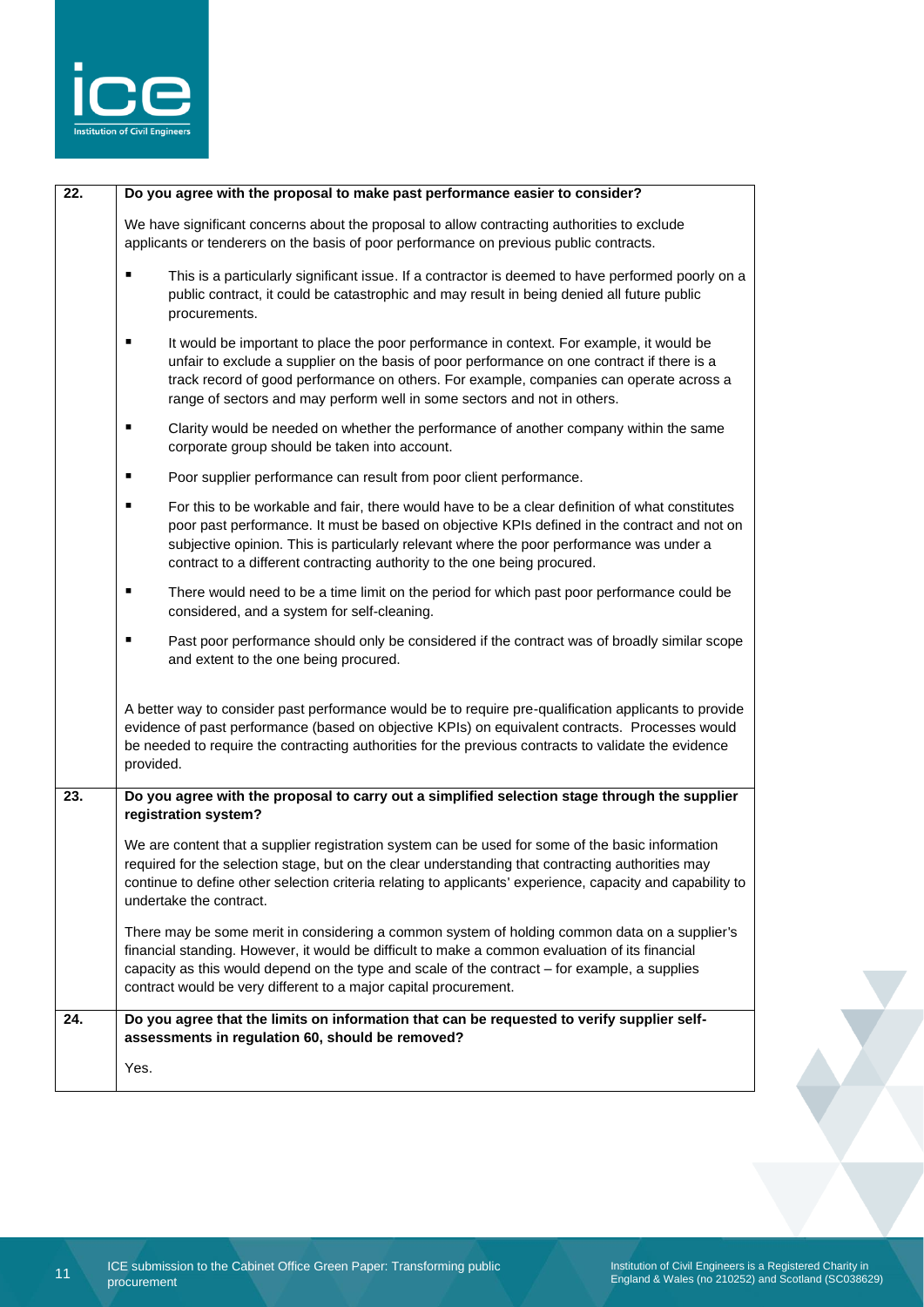

|                   | <b>Chapter 5 - Using the best commercial purchasing tools</b>                                                                                                                                                                                                                                                                                                                                                                                                                                                                                                                                                                                                                                                                                                                                                                                                               |
|-------------------|-----------------------------------------------------------------------------------------------------------------------------------------------------------------------------------------------------------------------------------------------------------------------------------------------------------------------------------------------------------------------------------------------------------------------------------------------------------------------------------------------------------------------------------------------------------------------------------------------------------------------------------------------------------------------------------------------------------------------------------------------------------------------------------------------------------------------------------------------------------------------------|
| $\overline{25}$ . | Do you agree with the proposed new DPS+?                                                                                                                                                                                                                                                                                                                                                                                                                                                                                                                                                                                                                                                                                                                                                                                                                                    |
|                   | We generally agree with the proposal, but believe there are some detailed issues to address:                                                                                                                                                                                                                                                                                                                                                                                                                                                                                                                                                                                                                                                                                                                                                                                |
|                   | We agree that applications should be allowed at any time (as with the current DPS), but the<br>$\blacksquare$<br>proposal to evaluate supplier applications as they are received could create resource<br>problems for contracting authorities. The period for approval is not critical if there are no<br>planned procurements off the DPS, and a more generous evaluation period should be<br>available subject to this condition.                                                                                                                                                                                                                                                                                                                                                                                                                                        |
|                   | Provision should be made for suppliers to be removed from the list due to poor performance<br>on contracts awarded from the DPS, or repeated failure to participate in procurements off the<br>DPS. They could reapply when they have addressed performance issues.                                                                                                                                                                                                                                                                                                                                                                                                                                                                                                                                                                                                         |
|                   | The proposal not to limit the number of suppliers on the DPS can create difficulties with high<br>٠<br>numbers of tenderers qualifying for competitions and requiring substantial evaluation<br>resources. At the moment this risk can be managed by splitting DPS arrangements into sub-<br>categories which become separate DPSs, for example on a geographical basis. However,<br>this can mean suppliers applying for multiple DPSs. It may be better to allow contracting<br>authorities to apply specified criteria to reduce the number of tenderers for competitions.                                                                                                                                                                                                                                                                                               |
| 26.               | Do you agree with the proposals for the Open and Closed Frameworks?                                                                                                                                                                                                                                                                                                                                                                                                                                                                                                                                                                                                                                                                                                                                                                                                         |
|                   | We agree with the principle of having Open and Closed Frameworks but have concerns about their<br>detailed operation:                                                                                                                                                                                                                                                                                                                                                                                                                                                                                                                                                                                                                                                                                                                                                       |
|                   | While we recognise the possible concern about shutting out the market from Closed<br>Frameworks for a number of years, we believe that, for capital contracts, the four-year<br>maximum duration is too short. For such contracts, frameworks with a duration of up to eight<br>years have the benefit of developing long-term relationships which allow invested knowledge<br>to be retained and to achieve added value through continuous improvement. In the<br>construction sector, typical durations of projects mean that a four-year maximum duration of<br>the framework severely limits the number of contracts that can be awarded to a supplier and<br>constrains the ability to develop long-term relationships.                                                                                                                                                |
|                   | Further consideration is needed for the proposal that, if a contracting authority wishes to have<br>٠<br>a framework with a duration of longer than four years, the framework must be opened at least<br>once after the third year for new entrants to join. Requiring existing suppliers to decide<br>whether or not to submit an updated bid as part of the mid-framework refresh (as envisaged<br>by para 153 of the Green Paper) is unsatisfactory. Framework suppliers who are performing<br>well and delivering good value for money may decide not to tender and could be undercut by<br>low unsustainable prices submitted by new tenderers who would not as good value for<br>money. If an existing good performing supplier does decide to submit a refreshed tender, it<br>may result in the commercial dynamics changing and performance suffering as a result. |
|                   | Accordingly, we recommend that, for capital procurements, a closed framework should have a life of<br>up to eight years, as currently provided for in the Utilities Contracts Regulations, in order to<br>strengthen working relationships and encourage innovation in these longer-term projects.                                                                                                                                                                                                                                                                                                                                                                                                                                                                                                                                                                          |
|                   | We accept that, for supplies contracts and possibly services as well, a four-year maximum duration<br>is appropriate.                                                                                                                                                                                                                                                                                                                                                                                                                                                                                                                                                                                                                                                                                                                                                       |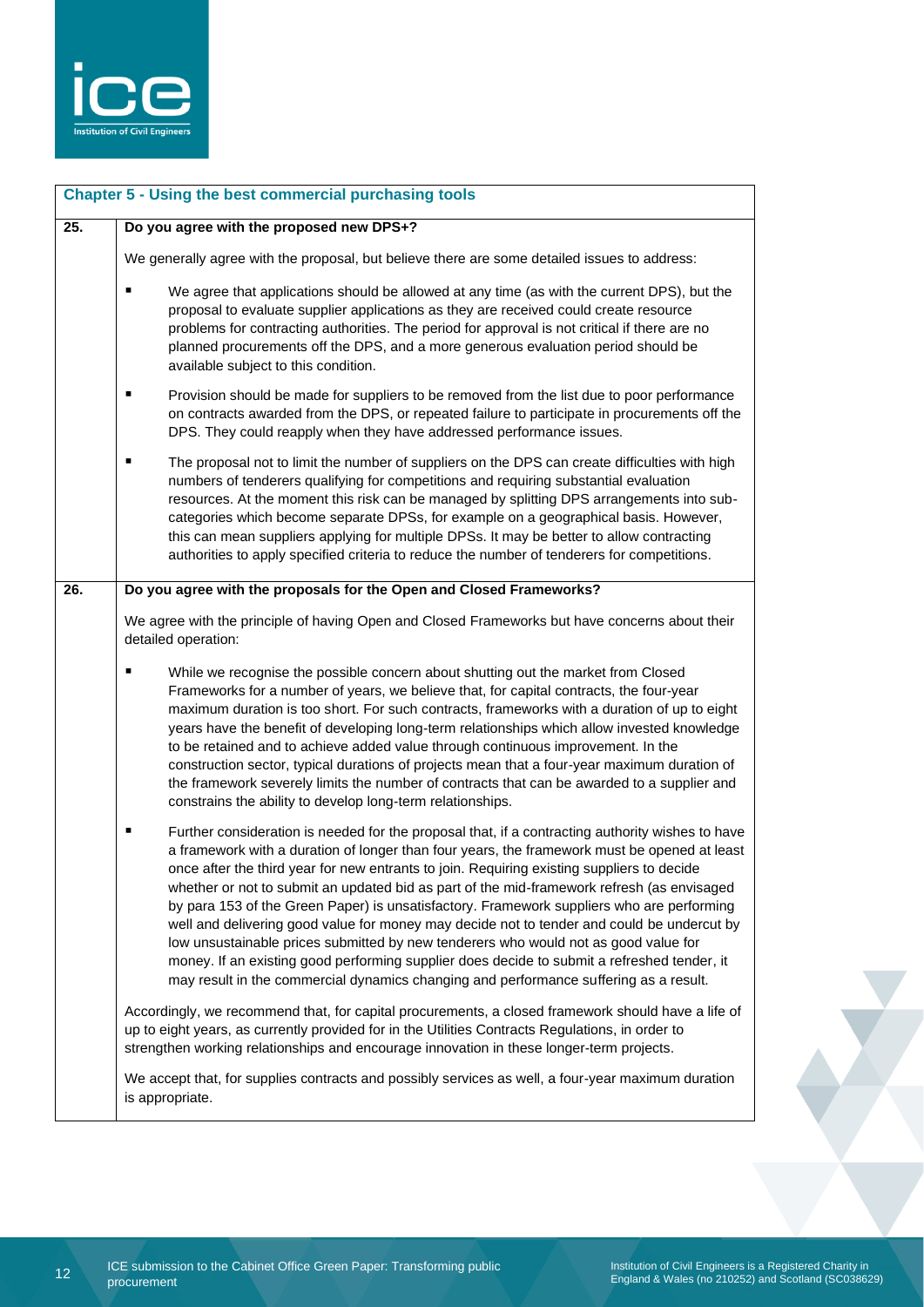

| 27. | Do you agree that transparency should be embedded throughout the commercial lifecycle<br>from planning through procurement, contract award, performance and completion?<br>Yes, provided there are safeguards to avoid the disclosure of commercially sensitive information<br>such as: |                                                                                                                                           |  |
|-----|-----------------------------------------------------------------------------------------------------------------------------------------------------------------------------------------------------------------------------------------------------------------------------------------|-------------------------------------------------------------------------------------------------------------------------------------------|--|
|     |                                                                                                                                                                                                                                                                                         |                                                                                                                                           |  |
|     |                                                                                                                                                                                                                                                                                         | commercially sensitive information about specific bids, such as detailed pricing information or<br>innovative tender solutions.           |  |
| 28. | Do you agree that contracting authorities should be required to implement the Open<br><b>Contracting Data Standard?</b>                                                                                                                                                                 |                                                                                                                                           |  |
|     |                                                                                                                                                                                                                                                                                         | Yes. However, an adequate implementation period should be allowed.                                                                        |  |
| 29. | Do you agree that a central digital platform should be established for commercial data,<br>including supplier registration information?                                                                                                                                                 |                                                                                                                                           |  |
|     |                                                                                                                                                                                                                                                                                         | While we agree with this in principle, there are risks with central systems:                                                              |  |
|     |                                                                                                                                                                                                                                                                                         | Updating central systems does not tend to get the highest priority in government<br>departments.                                          |  |
|     | ٠                                                                                                                                                                                                                                                                                       | It relies on well-trained resources available in contracting authorities to use the system.                                               |  |
|     | п                                                                                                                                                                                                                                                                                       | There needs to be an efficient process for updating records and correcting errors; it requires<br>a strong central team to administer it. |  |
|     | ٠                                                                                                                                                                                                                                                                                       |                                                                                                                                           |  |
|     |                                                                                                                                                                                                                                                                                         | If it is difficult to use or is unreliable, it will quickly become a white elephant.                                                      |  |

13 ICE submission to the Cabinet Office Green Paper: Transforming public procurement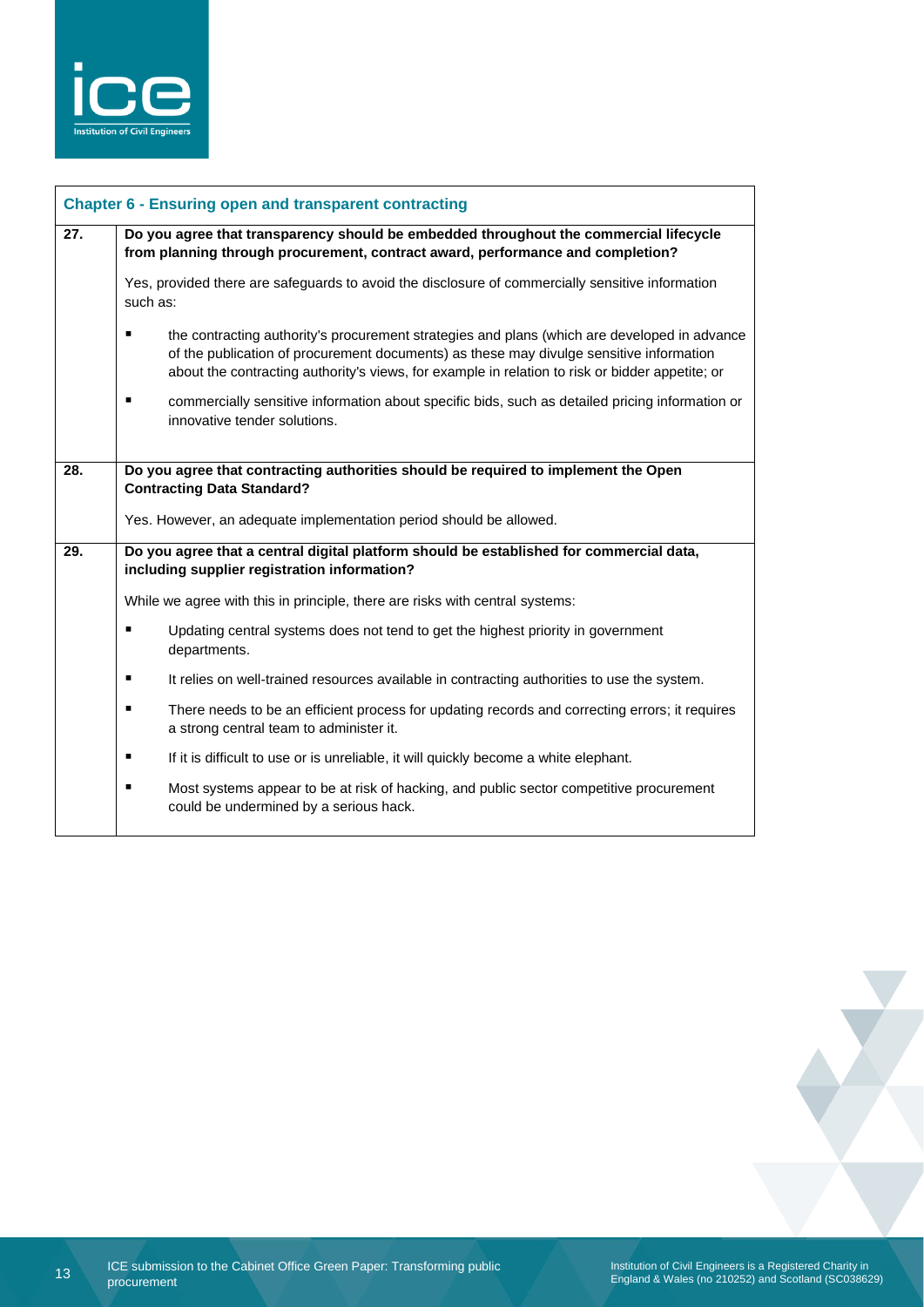

| <b>Chapter 7 - Fair and fast challenges to procurement decisions</b> |                                                                                                                                                                                                                                                                                                                                                                                                                                                                                                                                                                                                                                                                                                                               |
|----------------------------------------------------------------------|-------------------------------------------------------------------------------------------------------------------------------------------------------------------------------------------------------------------------------------------------------------------------------------------------------------------------------------------------------------------------------------------------------------------------------------------------------------------------------------------------------------------------------------------------------------------------------------------------------------------------------------------------------------------------------------------------------------------------------|
| 30.                                                                  | Do you believe that the proposed Court reforms will deliver the required objective of a faster,<br>cheaper and therefore more accessible review system? If you can identify any further<br>changes to Court rules/processes which you believe would have a positive impact in this<br>area, please set them out here.                                                                                                                                                                                                                                                                                                                                                                                                         |
|                                                                      | <b>Introductory Comments</b>                                                                                                                                                                                                                                                                                                                                                                                                                                                                                                                                                                                                                                                                                                  |
|                                                                      | ICE strongly supports the principle of fair and fast challenges to procurement decisions. However,<br>we have reservations as to the likely effectiveness of the current proposals and make suggestions<br>and recommendations below.                                                                                                                                                                                                                                                                                                                                                                                                                                                                                         |
|                                                                      | We recognise the fundamental differences between, on the one hand, complex procurements for<br>one-off capital contracts (for example major infrastructure works, and the one-off services contracts<br>that support them such as the supply and maintenance of rolling stock); and, on the other, routine or<br>recurring supply and services contracts. It is the former procurements that are the focus of this<br>submission, and we shall refer to these as major capital procurements.                                                                                                                                                                                                                                  |
|                                                                      | We note the strategic priority given to major capital projects by the Government and are conscious<br>that such projects only proceed if there is a satisfactory business case delivering public benefit. We<br>are extremely concerned that, under the present arrangements, procurement legal challenges can<br>cause significant delay, not only in terms of the time to resolve the challenge itself, but in the<br>downstream impact if re-procurement is necessary or tender prices have expired. By contrast, a<br>challenge to a recurring supplies or services contract will have a much-reduced impact, with the<br>incumbent supplier continuing to provide supplies and services until the challenge is resolved. |
|                                                                      | Due to the strategic significance and benefits of major capital projects, delay due to procurement<br>challenges can mean very significant disbenefits for the public good, which must be balanced<br>against the aspirations of aggrieved bidders.                                                                                                                                                                                                                                                                                                                                                                                                                                                                           |
|                                                                      | There are various reasons why a procurement challenge by way of correspondence or proceedings<br>may be launched including: (1) to seek to achieve a reversal of the decision; (2) to seek damages for<br>profits that would have been made if were not for the decision; (3) to recover bid costs, which can be<br>high for one-off capital projects; and (4) to secure recognition of the error that they consider has<br>been made by the contracting authority.                                                                                                                                                                                                                                                           |
|                                                                      | Based on informal feedback to senior staff involved in defending legal challenges to procurement<br>decisions, many aggrieved bidders in initiating a legal challenge simply wish to recover their high bid<br>costs and secure recognition of the error that they consider has been made by the contracting<br>authority. However, under the current arrangements, what starts with these relatively simple<br>intentions becomes a juggernaut with a momentum and life of its own.                                                                                                                                                                                                                                          |
|                                                                      | There are many losers, including:                                                                                                                                                                                                                                                                                                                                                                                                                                                                                                                                                                                                                                                                                             |
|                                                                      | ٠<br>The public good, as a beneficial scheme can be seriously delayed whether or not the claim is<br>eventually proven.                                                                                                                                                                                                                                                                                                                                                                                                                                                                                                                                                                                                       |
|                                                                      | An unsuccessful claimant, who will have risked significant legal costs and internal workload.<br>п                                                                                                                                                                                                                                                                                                                                                                                                                                                                                                                                                                                                                            |
|                                                                      | A claimant who, even if successful, will have diverted significant management time to meet<br>٠<br>the demands of the case.                                                                                                                                                                                                                                                                                                                                                                                                                                                                                                                                                                                                   |
|                                                                      | The contractor who was awarded the contract under the original decision.<br>п                                                                                                                                                                                                                                                                                                                                                                                                                                                                                                                                                                                                                                                 |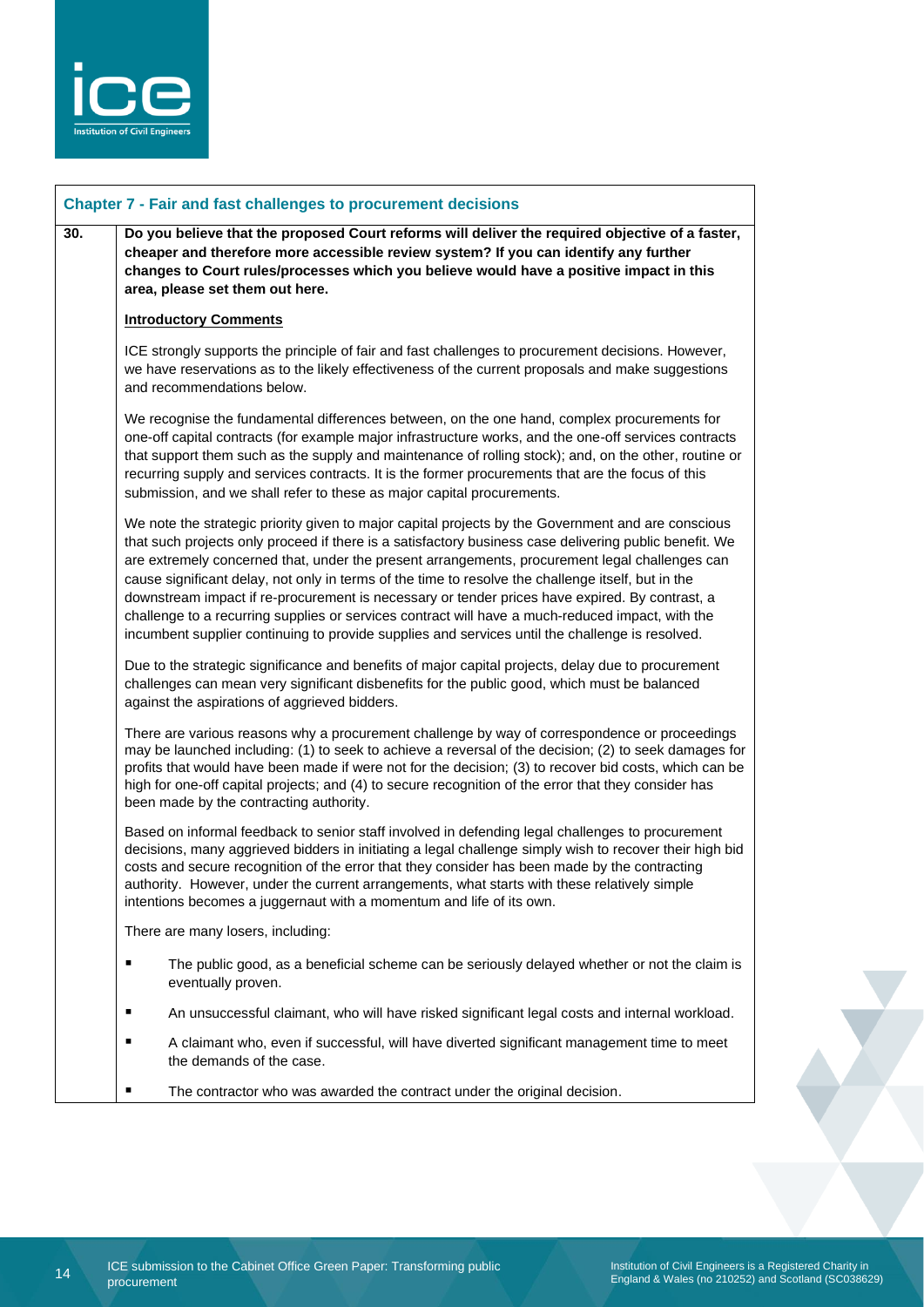

The contracting industry generally, since such cases stifle the progress of key infrastructure projects and the pipeline of capital contracts.

The only real winners are the claimant's and the contracting authority's professional advisers who will almost certainly be paid their time-based costs.

It is for these reasons that we strongly support fair and fast handling of legal challenges to procurement decisions, particularly in relation to major capital procurements.

#### **Question 30 Part 1: Do you believe that the proposed Court reforms will deliver the required objective of a faster, cheaper and therefore more accessible review system?**

We welcome the proposals to expedite proceedings, including the fast-track system, written pleadings, disclosure, capacity, and reduced timescales. However, these measures will need to be particularly robust to avoid the drift in the progress of cases arising from legal arguments, pleadings and new information coming to light from the disclosure process.

We also observe that, if the objective is to produce a more accessible system, then that will place additional pressure on the courts and tribunals tending to increase timescales.

We would also note that, even if litigation timescales can be reduced, there could still be a significant delay to the project if there was found to be a manifest error by the contracting authority, which would require re-running the procurement process.

It is for this reason that we:

- express reservations about the proposal that pre-contractual remedies should have stated primacy over post-contractual damages (see our response to question 33); and
- recommend the introduction of a 'material error' test instead of the current 'manifest error' (see below).

#### **Question 30 Part 2: Can you identify any further changes to Court rules/processes which you believe would have a positive impact in this area?**

Currently, many procurement challenges relate to allegations of a manifest error made by the contracting authority, often in relation to the evaluation of restricted list applications or tender submissions.

Manifest error was initially considered to be something equivalent to Wednesbury unreasonableness, but recent rulings (for example the 2018 Birmingham City Council Highways PFI case) defined it as 'one that is obvious or easily demonstrable without extensive investigation'.

The issue is that, if a claimant shows the contracting authority has made a manifest error, the claimant will be entitled to damages or remedies that can have a significant delay to the project, and this can apply whether or not the claimant would have been included in the restricted list or would have won the tender in the absence of the manifest error. This seems wrong and means that public funds and public benefit are put at risk even if the claimant would not have been successful in the competition anyway.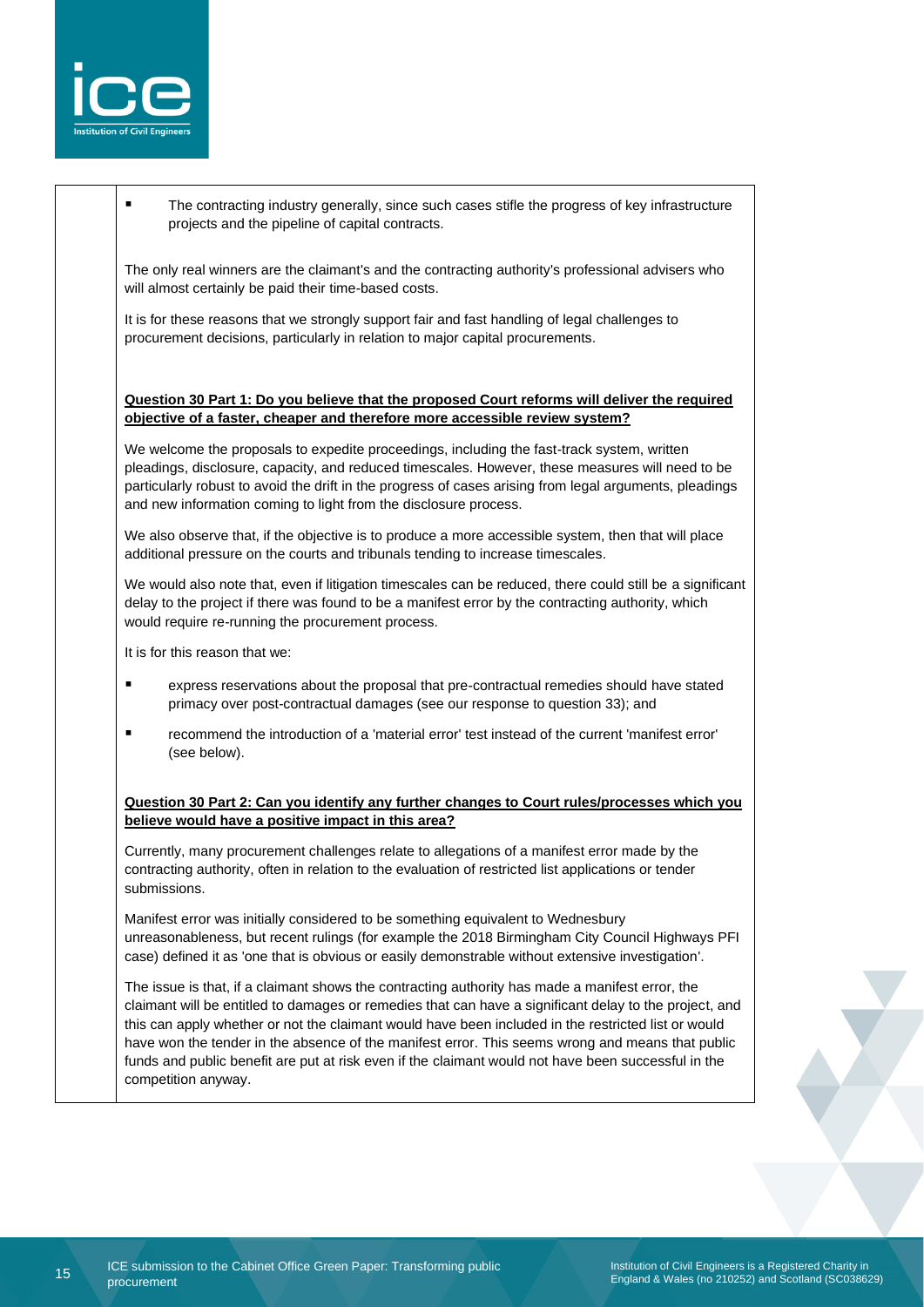

We propose that manifest error is replaced in the regulations by a new outcome-based test, namely 'material error'. A material error would be one where, had it not been made, the claimant would, on the balance of probabilities, either:

- (in the case of a selection process) have qualified for inclusion in a restricted list; or
- (in the case of an ITT) have been awarded the contract.

This seems to a much fairer basis to restore the parties to the position they would have been in had the error not been made.

In addition to the above significant improvement, we believe that the following measures would support more robust procurement procedures and reduce the risk of challenges being made:

- **■** Independent external assurance reviews of procurement documents prior to their publication to identify non-compliances, omissions, errors etc.
- Contracting Authorities to make more effective use of market engagement to help potential suppliers improve their understanding of procedures, develop improved and trusting relationships, and to identify any barriers to efficient and effective procurement procedures.
- For complex and high-value procurements, introduce a time period in the early part of the tender period for tenderers raise any concerns about the compliance or robustness of the procurement documents or the procedures. The Contracting Authority would have the opportunity to address and rectify any legitimate concerns within the tender period. Subsequent challenges made on the adequacy of the procedure could be precluded.
- Contracting Authorities to be given a duty to act with reasonable skill and care in delivering procurement procedures and be required to use suitably experienced and trained people in the execution of procurement procedures.
- **•** Provision could be made for participants in procurement procedures to submit feedback to contracting authorities with the aim of supporting continuous improvement. Contracting authorities could be required to produce regular reports setting out the general findings of the feedback and any resultant improvements to procedures.

Institution of Civil Engineers is a Registered Charity in England & Wales (no 210252) and Scotland (SC038629)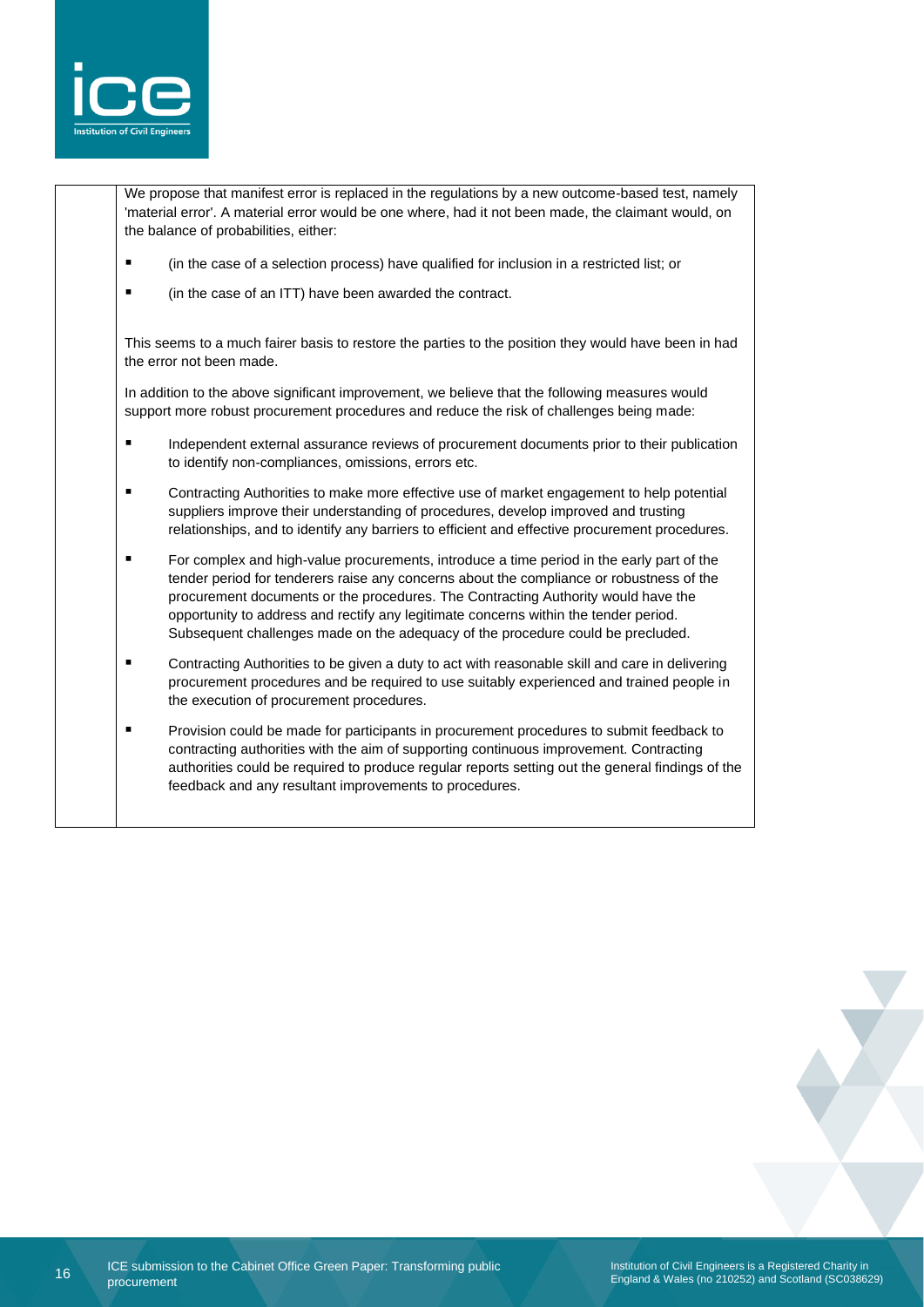

| 31. | Do you believe that a process of independent contracting authority review would be a useful<br>addition to the review system?                                                                                                                                                                                                                                         |
|-----|-----------------------------------------------------------------------------------------------------------------------------------------------------------------------------------------------------------------------------------------------------------------------------------------------------------------------------------------------------------------------|
|     | We assume this relates to para 199 of the Green Paper, which proposes encouraging contracting<br>authorities to undertake a time-limited, formal internal review of complaints before they are lodged<br>with the Court, by staff not directly involved in the procurement.                                                                                           |
|     | We are doubtful that such an internal review will be effective, mainly because an outcome that<br>favours the claimant may cause significant delay to the project as well as reputational damage to the<br>authority, and the internal review team may therefore feel under (indirect) pressure to exercise fine<br>judgements in a way that supports their employer. |
|     | We feel the proposal is likely to be more effective if the review was truly, independent, undertaken by<br>a small panel of external professionals with relevant experience. ICE has convened many such<br>panels to provide independent expert review of procurement processes for organisations such as<br>Crossrail, High Speed Two and Highways England.          |
|     | If the proposal for such reviews were to be taken forward, it would be necessary to consider whether<br>the findings of the review would need to be disclosed to claimants.                                                                                                                                                                                           |
| 32. | Do you believe that we should investigate the possibility of using an existing tribunal to deal<br>with low value claims and issues relating to ongoing competitions?                                                                                                                                                                                                 |
|     | If the objective of the Green Paper is to make the process of challenging a procurement more<br>accessible, then additional capacity will be needed to deal with more cases, even if the proposed<br>reforms prove to be effective.                                                                                                                                   |
|     | There may well be a role for a tribunal to handle low value claims and issues relating to ongoing<br>competitions, but care would be needed to establish robust procedures which can resist the natural<br>pressure to turn such tribunals into replicas of a full-blown court process.                                                                               |
|     |                                                                                                                                                                                                                                                                                                                                                                       |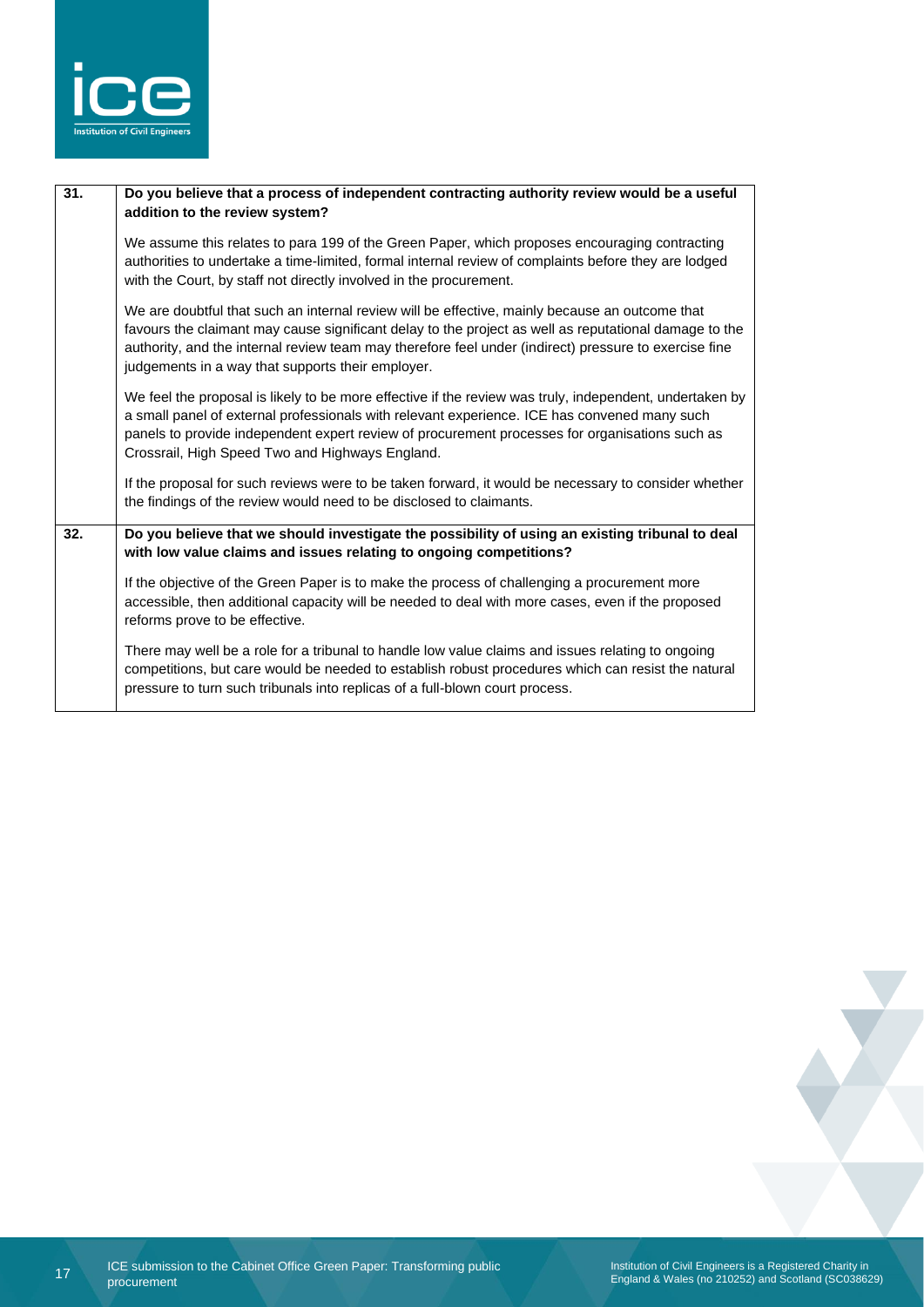

| 33. | Do you agree with the proposal that pre-contractual remedies should have stated primacy<br>over post-contractual damages?                                                                                                                                                                                                                                                                                                                                                                                                                                                                                                                    |
|-----|----------------------------------------------------------------------------------------------------------------------------------------------------------------------------------------------------------------------------------------------------------------------------------------------------------------------------------------------------------------------------------------------------------------------------------------------------------------------------------------------------------------------------------------------------------------------------------------------------------------------------------------------|
|     | We are not convinced of the need or the desirability of formally stating in the new regulations that<br>pre-contractual remedies have preference over post-contractual damages.                                                                                                                                                                                                                                                                                                                                                                                                                                                              |
|     | As set out in our response to Question 30, we recognise the fundamental differences between, on<br>the one hand, complex procurements for major capital projects and, on the other, routine or recurring<br>supply and services contracts. We consider that, for the latter, it may be appropriate to state a<br>preference for pre-contractual remedies. However, for major capital procurements, we consider<br>there would be a high risk that the encouragement of pre-contractual procedures would result in<br>substantial delays to high priority and urgent major infrastructure projects, with adverse impact to<br>public benefit. |
|     | Our understanding is that the main consequence of stating a priority for pre-contractual remedies<br>would be a potential reduction in the damages that a claimant may be awarded if they waited and<br>submitted a post-contractual claim for damages. On the basis that potential costs of delays to much<br>needed major projects arising from pre-contractual legal proceedings could substantially outweigh<br>post-contract damages (particularly in light of the Green Paper's proposal to cap them), we do not<br>consider that primacy should be stated in favour of pre-contractual remedies.                                      |
|     | We consider that the other measures proposed to develop fair and fast challenges to procurement<br>decisions will, for many straightforward procurements, result in aggrieved companies following the<br>pre-contractual procedures. For high-value major capital procurements, cases will inevitably be more<br>complex and legal proceedings will take longer despite best efforts to speed them up. We consider<br>that the associated risk of delays means that the current position of not stating any primacy should<br>be maintained.                                                                                                 |
| 34. | Do you agree that the test to list automatic suspensions should be reviewed? Please provide<br>further views on how this could be amended to achieve the desired objectives.                                                                                                                                                                                                                                                                                                                                                                                                                                                                 |
|     | We are not persuaded that there is a significant problem with the current provisions for lifting the<br>automatic suspension of procurement procedures. The Green Paper identifies that in 2017 around<br>two-thirds of hearings were found in favour of the contracting authority. The conclusion is drawn in<br>the paper that this indicates the difficulty in showing that damages are inadequate substitute for a<br>profit-making contract. The Green Paper does not say that it might also indicate that claimants often<br>do not have strong cases.                                                                                 |
|     | We consider that, for some procurements such as straightforward supply contracts, there may be<br>merit in considering amendments to the test to be applied by the Courts. For other procurements<br>relating, for example, to nationally important infrastructure works or services, there is no evidence to<br>indicate that a change is required to the existing test.                                                                                                                                                                                                                                                                    |
| 35. | Do you agree with the proposal to cap the level of damages available to aggrieved bidders?                                                                                                                                                                                                                                                                                                                                                                                                                                                                                                                                                   |
|     | Yes. We believe that the proposal to cap damages at 1.5 x bid costs plus legal costs represents a<br>fair balance between restitution to a bidder who has successfully challenged a procurement and the<br>prudent expenditure of public funds. This is particularly relevant given the point in our introductory<br>comments in response to question 30 that, in initiating a legal challenge to a procurement decision,<br>most aggrieved tenderers simply wish to recover their bid costs and secure recognition of the error<br>that has been made.                                                                                      |
|     | We believe some clarification is necessary, as follows:                                                                                                                                                                                                                                                                                                                                                                                                                                                                                                                                                                                      |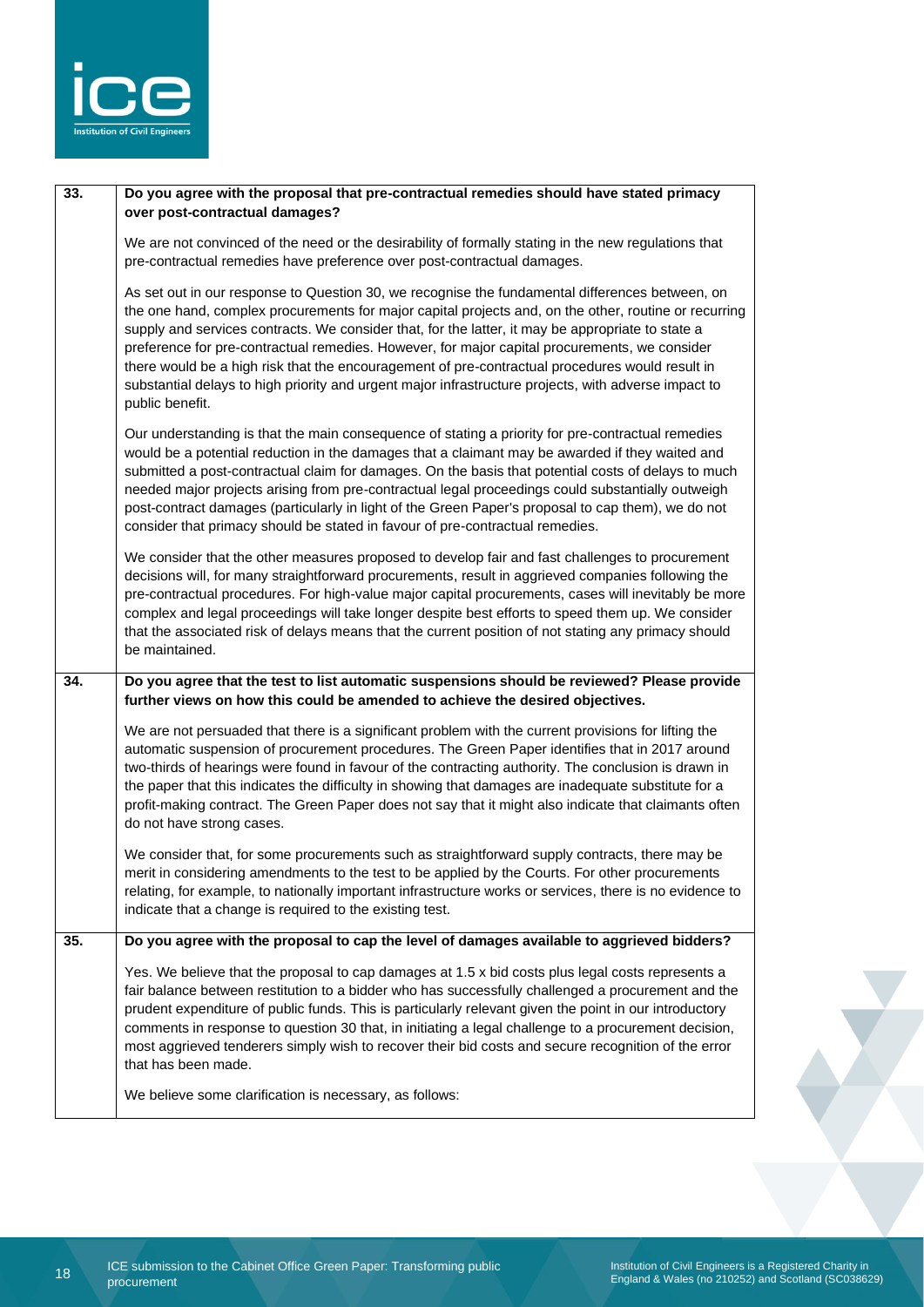

|     | Yes.                                                                                                                                                                                                                                                                                                                                                                                                                                                                                    |
|-----|-----------------------------------------------------------------------------------------------------------------------------------------------------------------------------------------------------------------------------------------------------------------------------------------------------------------------------------------------------------------------------------------------------------------------------------------------------------------------------------------|
| 37. | Do you agree that removal of automatic suspension is appropriate in crisis and extremely<br>urgent circumstances to encourage the use of informal competition?                                                                                                                                                                                                                                                                                                                          |
|     | For damages to be awarded based on bid costs, the claimant would have to permit an audit of the<br>costs in its accounting systems and any associated investment case approvals. We feel this should<br>be a relatively swift and light touch process.                                                                                                                                                                                                                                  |
|     | We feel it is unlikely that tenderers for major capital projects would try to artificially load bid costs<br>during currency of a bid, on the off-chance of recovering higher damages if they mount a successful<br>challenge. Bid budgets are typically set and monitored by the company as an investment case - the<br>pressure on bidders from their Board is to minimise bid costs, not expand them.                                                                                |
|     | However, they may not all do it the same way and may have different 'start and finish' points. For<br>example, where does Business Development sit; how are fixed bid department resources charged<br>etc. We recommend the Cabinet Office should consult with the industry and publish guidance on the<br>allowable elements to be included in bid costs.                                                                                                                              |
|     | We believe the majority of tenderers for major capital projects will capture their bid costs in their<br>internal accounting systems. We recommend that the regulations should require tenderers to do so<br>in an appropriate and auditable format if they wish to benefit from the award of damages as<br>proposed in para 210.                                                                                                                                                       |
| 36. | How should bid costs be fairly assessed for the purposes of calculating damages?                                                                                                                                                                                                                                                                                                                                                                                                        |
|     | An alternative method would be to cap (or calculate) damages based on a proportion of the<br>advertised contract value. However, we feel this would be impossible as the costs would vary<br>depending on the type, scale and complexity of the project and, indeed on the procedure used (fixed<br>price and single-stage contract would be high, two-stage design and build would be moderate,<br>construction management would be low).                                              |
|     | While welcoming the proposal to cap bid costs, we believe this should go further and also cap<br>٠<br>legal fees. Given the Green Paper's emphasis on fast and fair resolution of legal challenges,<br>we feel it would not be in the public interest for legal costs to exceed 50% of the bid costs,<br>and we recommend reimbursement of such costs is capped at that level. This would apply<br>whether the claimant or the contracting authority was successful in the proceedings. |
|     | ٠<br>Para 210 of the Green Paper proposes that damages are capped at 1.5 x bid costs. This<br>implies that bidders will have to justify costs/losses up to that limit. Whilst bidders will<br>obviously have to provide evidence of the bid costs themselves, we feel that justifying with<br>precision any additional cost will be difficult and may lead to dispute. So, in practice, it may<br>be better for the 50% uplift to be viewed as a fixed element, rather than a cap.      |
|     | Ξ<br>It should be made clear that it is only the bid costs of the tenderer that will be reimbursed, not<br>any secondary members of the supply chain who may have contributed to the tender. If the<br>award did include supply chain bid costs, we feel it is unlikely the proportion of any damages<br>award would flow down to the relevant supply chain members.                                                                                                                    |

Y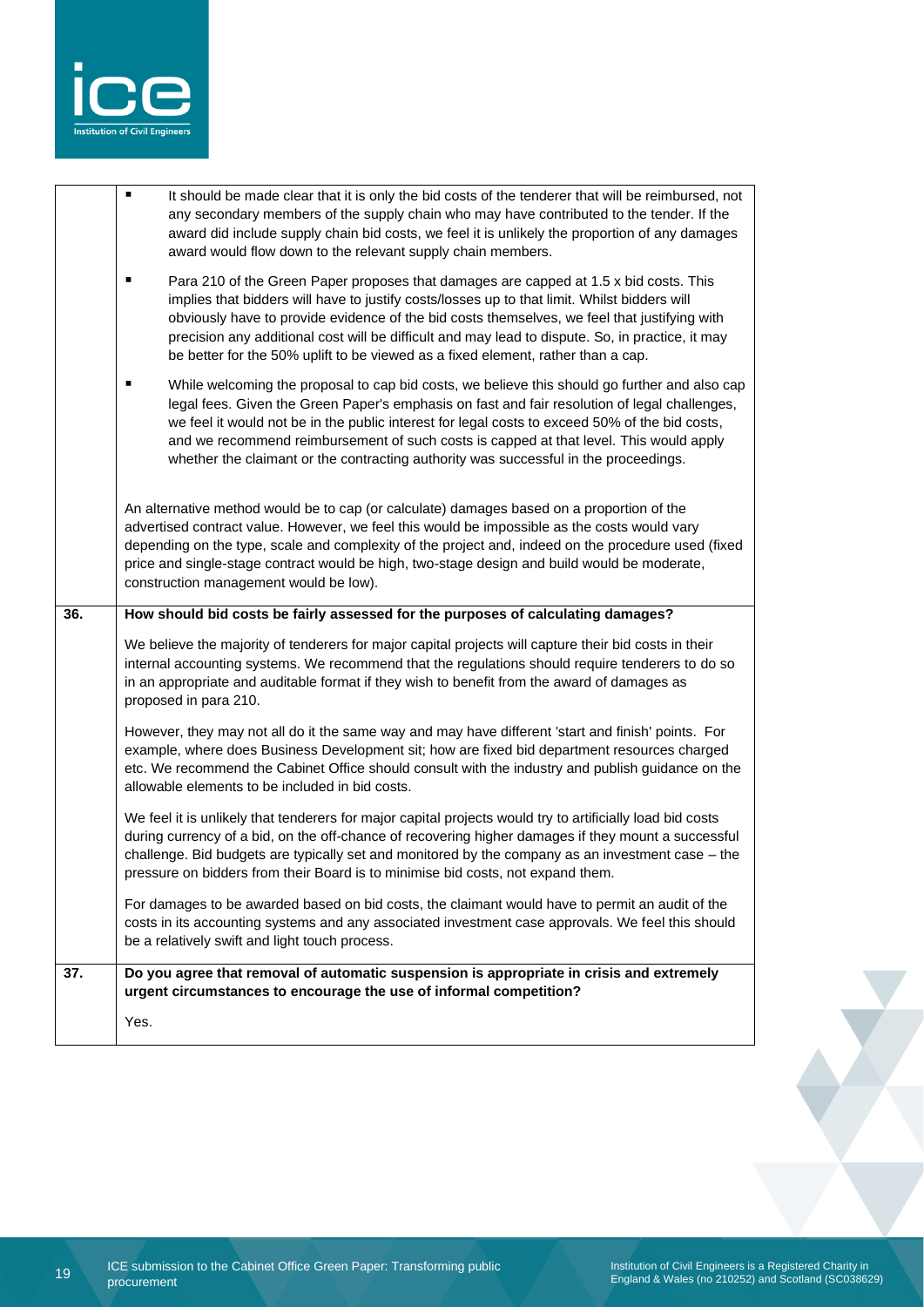

#### **38. Do you agree that debrief letters need no longer be mandated in the context of the proposed transparency requirements in the new regime?**

We fully support transparency, but we are concerned that this proposal could have perverse and undesirable consequences. We consider that it could undermine relationships between contracting authorities and suppliers. Ultimately it could result in more challenges.

Our experience is that tenderers welcome the opportunity for meaningful de-briefs. Specific feedback to tenderers is essential to remove suspicion and provide clarity of why the bid was unsuccessful. Feedback aids understanding which means a challenge is less likely (unless the procurement decision was flawed), and it helps the tenderer to improve future bids.

It is only a few years since it was standard practice to hold debrief meetings with unsuccessful tenderers to explain the reasons for contract award decisions. The tenderers who had committed considerable effort, resource, and money to the production of their tenders were pleased to have the opportunity to hear directly from the client and to have the opportunity to express their disappointment. In our experience, debrief meetings – provided they were run by experienced senior managers – helped to maintain relationships with companies and reduce the risk of procurement challenges.

In recent years, debrief meetings have reduced considerably and been replaced by impersonal feedback letters to the detriment of supplier relationship management. The removal of mandatory debrief letters could potentially further undermine relationships and result in an increase in complaints and/or challenges.

We are not convinced that the market would welcome the proposed fully transparent approach which would allow all companies to see how everyone else had performed. The risk to companies is that they may, for whatever reason, not do well on a particular tender and be at the bottom of the rankings which may impact on its reputation.

The proposal is to replace debrief letters by the publication of a rather generic or high-level report on the procedure and outcome of the procurement; this may be complex and would require very careful preparation. The benefit of individual debrief letters is that they allow explanations to be tailored to individual participants and for any issues relating to a particular tenderer to be addressed in a more open and targeted way. Individual letters can focus on the key aspects of the contract award decision relevant to the specific tender.

The reliance on the Green Paper's proposed procurement reports is that they would include summary information and would carry the risk that aspects of them may be open to different interpretations by different participants. Any misinterpretation could result in challenges arising, and the greater level of detail within the reports could provide more opportunity for unsuccessful tenderers to find or perceive flaws on which to base challenges.



Institution of Civil Engineers is a Registered Charity in England & Wales (no 210252) and Scotland (SC038629)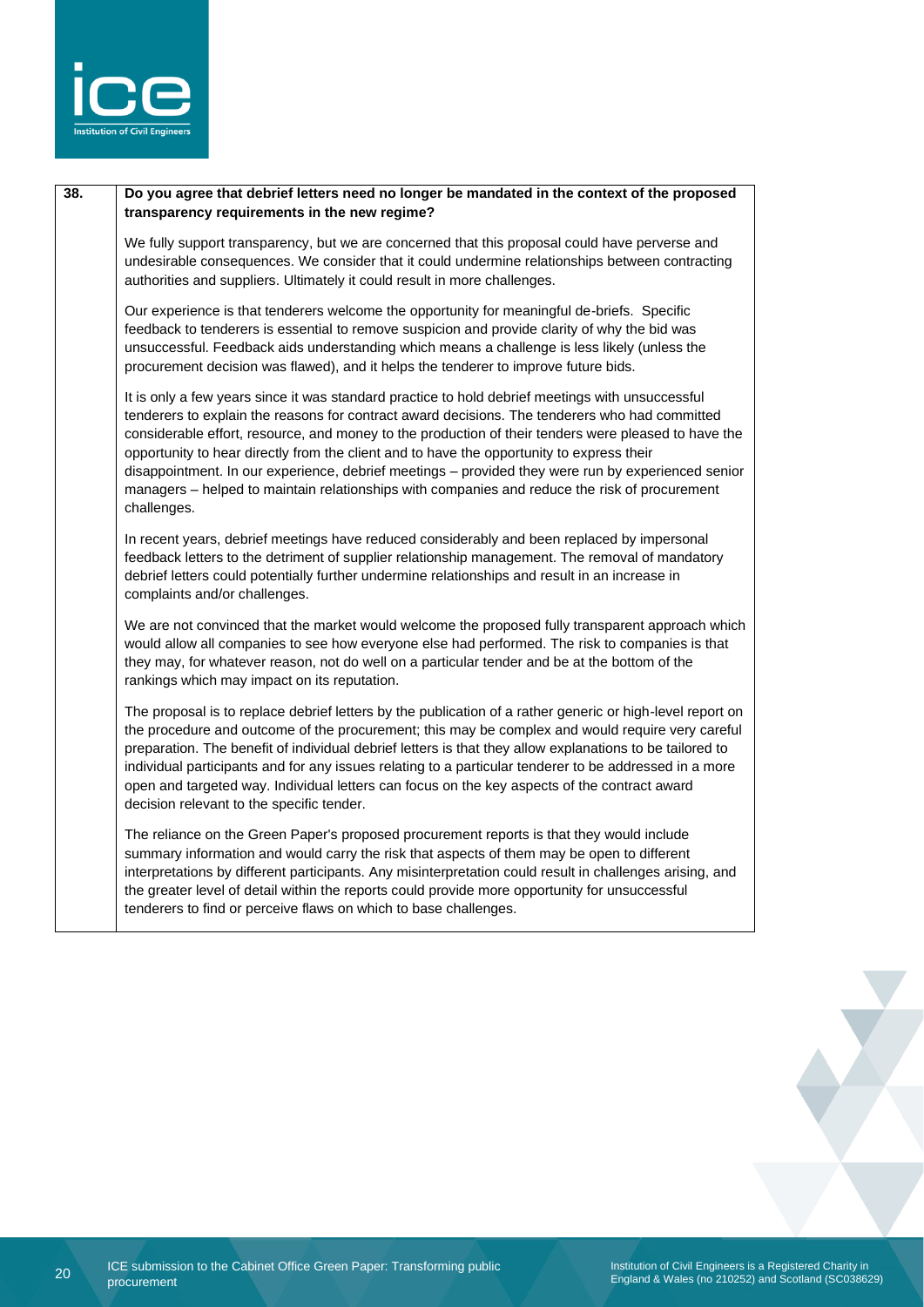

| <b>Chapter 8 - Effective contract management</b> |                    |                                                                                                                                                                                                                                                                                                                                                                                                                                                                                                                                                                                                                                                                                                                         |  |  |
|--------------------------------------------------|--------------------|-------------------------------------------------------------------------------------------------------------------------------------------------------------------------------------------------------------------------------------------------------------------------------------------------------------------------------------------------------------------------------------------------------------------------------------------------------------------------------------------------------------------------------------------------------------------------------------------------------------------------------------------------------------------------------------------------------------------------|--|--|
| 39.                                              | Do you agree that: |                                                                                                                                                                                                                                                                                                                                                                                                                                                                                                                                                                                                                                                                                                                         |  |  |
|                                                  |                    | businesses in public sector supply chains should have direct access to contracting<br>authorities to escalate payment delays?                                                                                                                                                                                                                                                                                                                                                                                                                                                                                                                                                                                           |  |  |
|                                                  |                    | ICE fully supports fair and prompt payment principles throughout the supply chain. Small<br>businesses can play a vital role in the delivery of very important projects and programmes.<br>The failure of key small companies due to cash flow problems can have a very detrimental<br>impact on the delivery on time of government investment programmes.                                                                                                                                                                                                                                                                                                                                                              |  |  |
|                                                  |                    | We support the proposal to legislate to provide clear access for any business to take up<br>payment delays in the supply chain directly with the contracting authority. This will help to<br>keep clients better informed of payment problems and to make investigations as appropriate.<br>We recognise that there can be genuine disputes in relation to entitlement to payment which<br>mean that it can be appropriate for a main contractor to withhold payment or part payment,<br>but there are too many examples of payments not being on time where there is no good<br>reason to delay payment. The proposed new legislation should help to reduce payments<br>which are delayed without appropriate reasons. |  |  |
|                                                  |                    | there should be a specific right for public bodies to look at the payment performance<br>of any supplier in a public sector contract supply chain?                                                                                                                                                                                                                                                                                                                                                                                                                                                                                                                                                                      |  |  |
|                                                  |                    | Yes, for the reason set out in the first part of our response, ICE supports public contracting<br>authorities having full transparency of payment performance throughout the supply chain. We<br>also consider that contracting authorities should be entitled to account of previous poor<br>prompt payment performance in taking decisions on future contract opportunities.                                                                                                                                                                                                                                                                                                                                          |  |  |
|                                                  |                    | private and public sector payment reporting requirements should be aligned and<br>published in one place?                                                                                                                                                                                                                                                                                                                                                                                                                                                                                                                                                                                                               |  |  |
|                                                  |                    | Whilst we are in favour of robust performance data being published in a single place, this is<br>conditional on data collection processes being efficient, and that performance data is reliable<br>and assessed on a consistent basis.                                                                                                                                                                                                                                                                                                                                                                                                                                                                                 |  |  |
|                                                  |                    | There is a risk that the administrative processes involved may result in some organisations<br>not submitting full records which could result in a distortion of overall performance. There is<br>also the risk of errors in submitted data, so there would need to be provision for published<br>data to be challenged.                                                                                                                                                                                                                                                                                                                                                                                                |  |  |
|                                                  |                    | It is also possible that a supplier's payment performance could be affected by a client's<br>procedures or performance, and so the interpretation of results will require some caution.                                                                                                                                                                                                                                                                                                                                                                                                                                                                                                                                 |  |  |
|                                                  |                    |                                                                                                                                                                                                                                                                                                                                                                                                                                                                                                                                                                                                                                                                                                                         |  |  |

Institution of Civil Engineers is a Registered Charity in England & Wales (no 210252) and Scotland (SC038629)